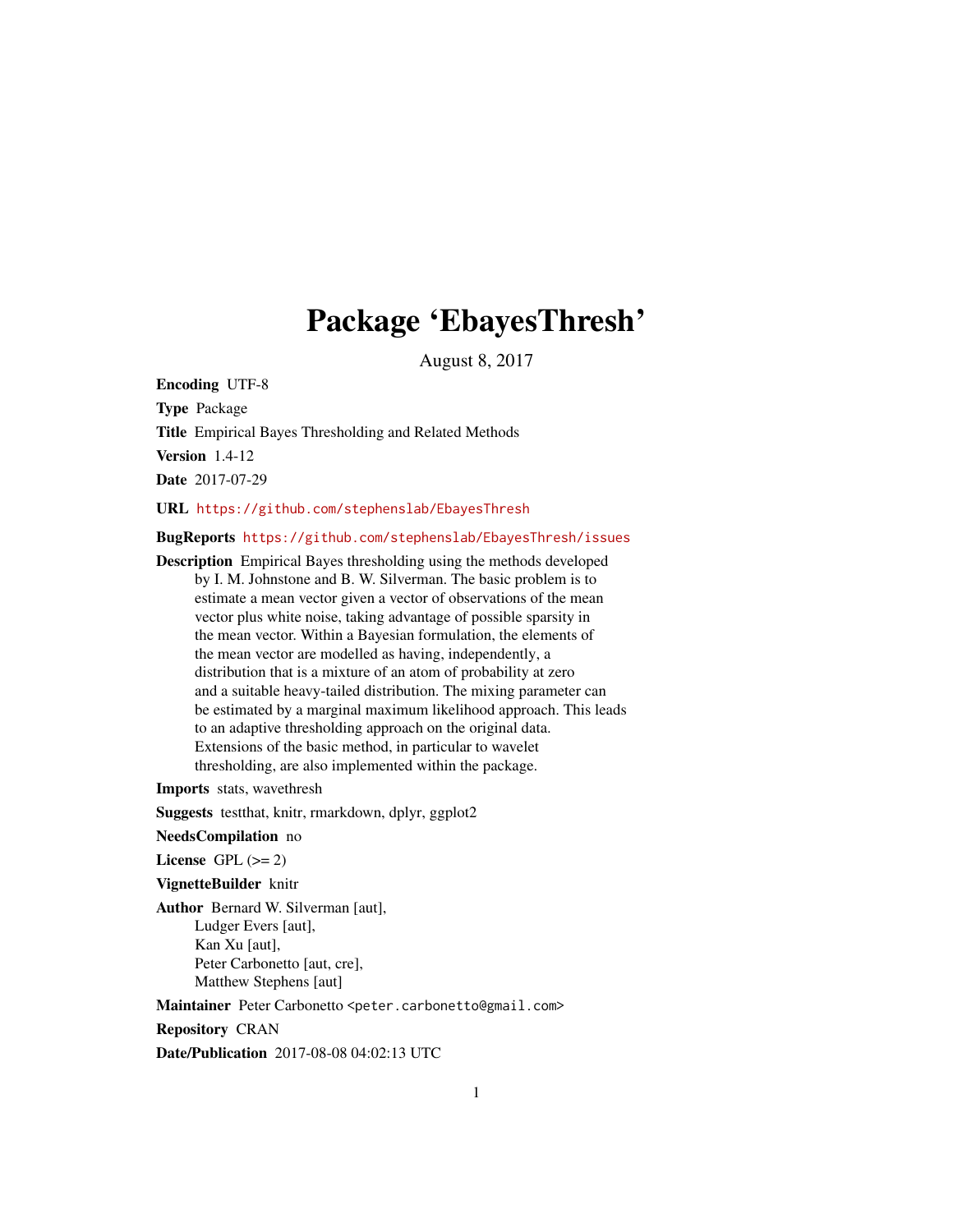# <span id="page-1-0"></span>R topics documented:

| Index |                                                                                                                                                                                                                                                                                    | 21 |
|-------|------------------------------------------------------------------------------------------------------------------------------------------------------------------------------------------------------------------------------------------------------------------------------------|----|
|       | zetafrom $x_1, x_2, x_3, x_4, x_5, x_6, x_7, x_8, x_9, x_1, x_2, x_3, x_4, x_5, x_6, x_7, x_8, x_9, x_1, x_2, x_3, x_4, x_7, x_8, x_9, x_1, x_2, x_3, x_4, x_6, x_7, x_8, x_9, x_1, x_2, x_3, x_4, x_6, x_7, x_8, x_9, x_1, x_2, x_3, x_4, x_6, x_7, x_8, x_9, x_1, x_2, x_3, x_4$ |    |
|       |                                                                                                                                                                                                                                                                                    |    |
|       |                                                                                                                                                                                                                                                                                    |    |
|       |                                                                                                                                                                                                                                                                                    |    |
|       |                                                                                                                                                                                                                                                                                    |    |
|       |                                                                                                                                                                                                                                                                                    |    |
|       |                                                                                                                                                                                                                                                                                    |    |
|       |                                                                                                                                                                                                                                                                                    |    |
|       |                                                                                                                                                                                                                                                                                    |    |
|       |                                                                                                                                                                                                                                                                                    |    |
|       |                                                                                                                                                                                                                                                                                    |    |
|       |                                                                                                                                                                                                                                                                                    |    |
|       |                                                                                                                                                                                                                                                                                    |    |
|       |                                                                                                                                                                                                                                                                                    |    |

<span id="page-1-1"></span>beta.cauchy *Function beta for the quasi-Cauchy prior*

# Description

Given a value or vector x of values, find the value(s) of the function  $\beta(x) = g(x)/\phi(x) - 1$ , where g is the convolution of the quasi-Cauchy with the normal density  $\phi(x)$ .

# Usage

beta.cauchy(x)

# Arguments

x a real value or vector

#### Value

A vector the same length as x, containing the value(s)  $\beta(x)$ .

# Author(s)

Bernard Silverman

# References

See [ebayesthresh](#page-3-1) and <http://www.bernardsilverman.com>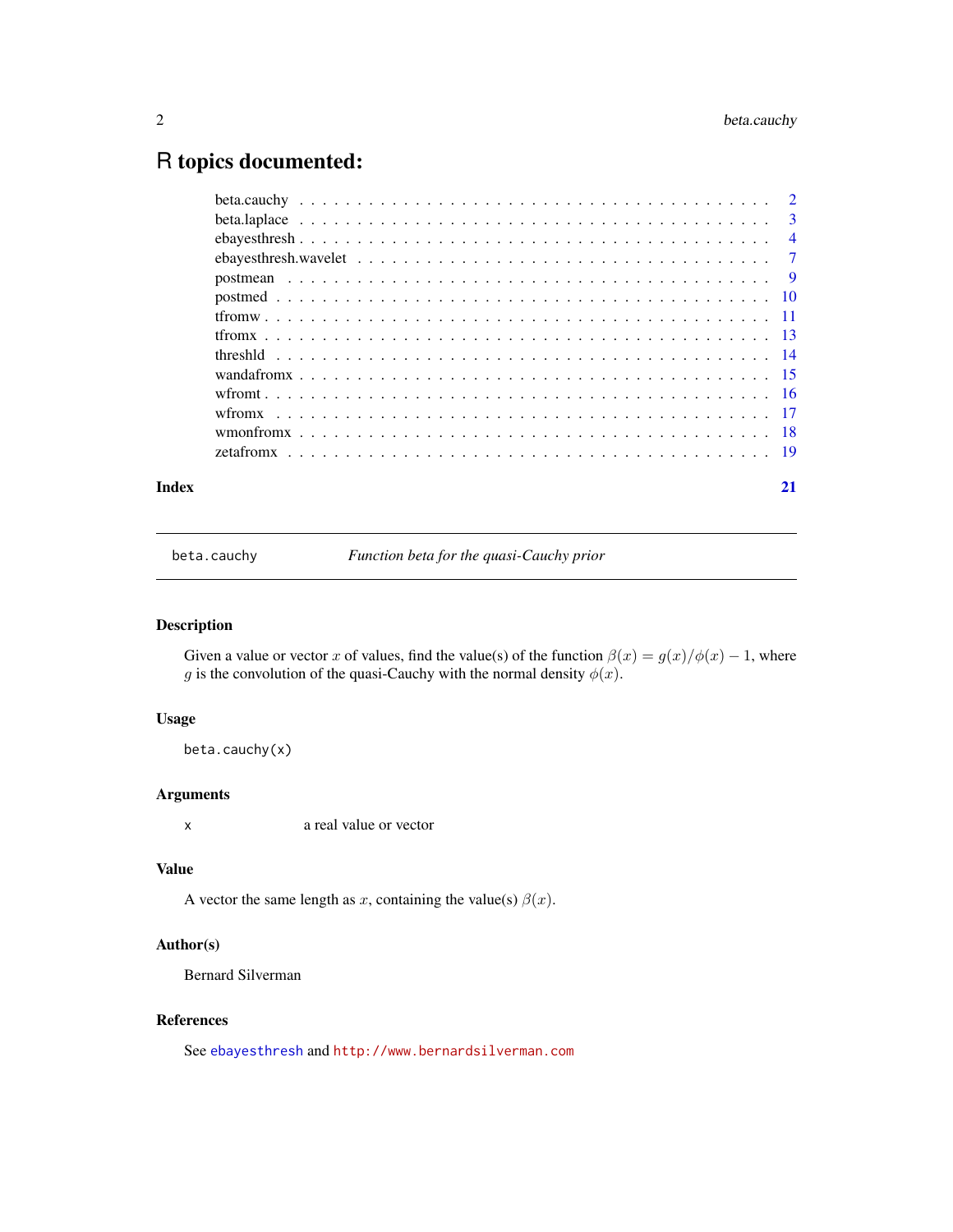# <span id="page-2-0"></span>beta.laplace 3

# See Also

[beta.laplace](#page-2-1)

#### Examples

beta.cauchy(c(-2,1,0,-4,8,50))

<span id="page-2-1"></span>beta.laplace *Function beta for the Laplace prior*

#### Description

Given a single value or a vector of x and s, find the value(s) of the function  $\beta(x; s, a) = g(x; s, a)/fn(x; 0, s)$ − 1, where  $fn(x; 0, s)$  is the normal density with mean 0 and standard deviation s, and g is the convolution of the Laplace density with scale parameter a,  $\gamma_a(\mu)$ , with the normal density  $fn(x; \mu, s)$ with mean  $mu$  and standard deviation s.

#### Usage

beta.laplace $(x, s = 1, a = 0.5)$ 

#### Arguments

|   | the value or vector of data values                                               |
|---|----------------------------------------------------------------------------------|
| S | the value or vector of standard deviations; if vector, must have the same length |
|   | as x                                                                             |
|   | the scale parameter of the Laplace distribution                                  |

# Value

A vector of the same length as x is returned, containing the value(s)  $beta(x)$ .

#### Note

The Laplace density is given by  $\gamma(u; a) = \frac{1}{2} a e^{-a|u|}$  and is also known as the double exponential density.

# Author(s)

Bernard Silverman

#### References

See [ebayesthresh](#page-3-1) and <http://www.bernardsilverman.com>

#### See Also

[beta.cauchy](#page-1-1)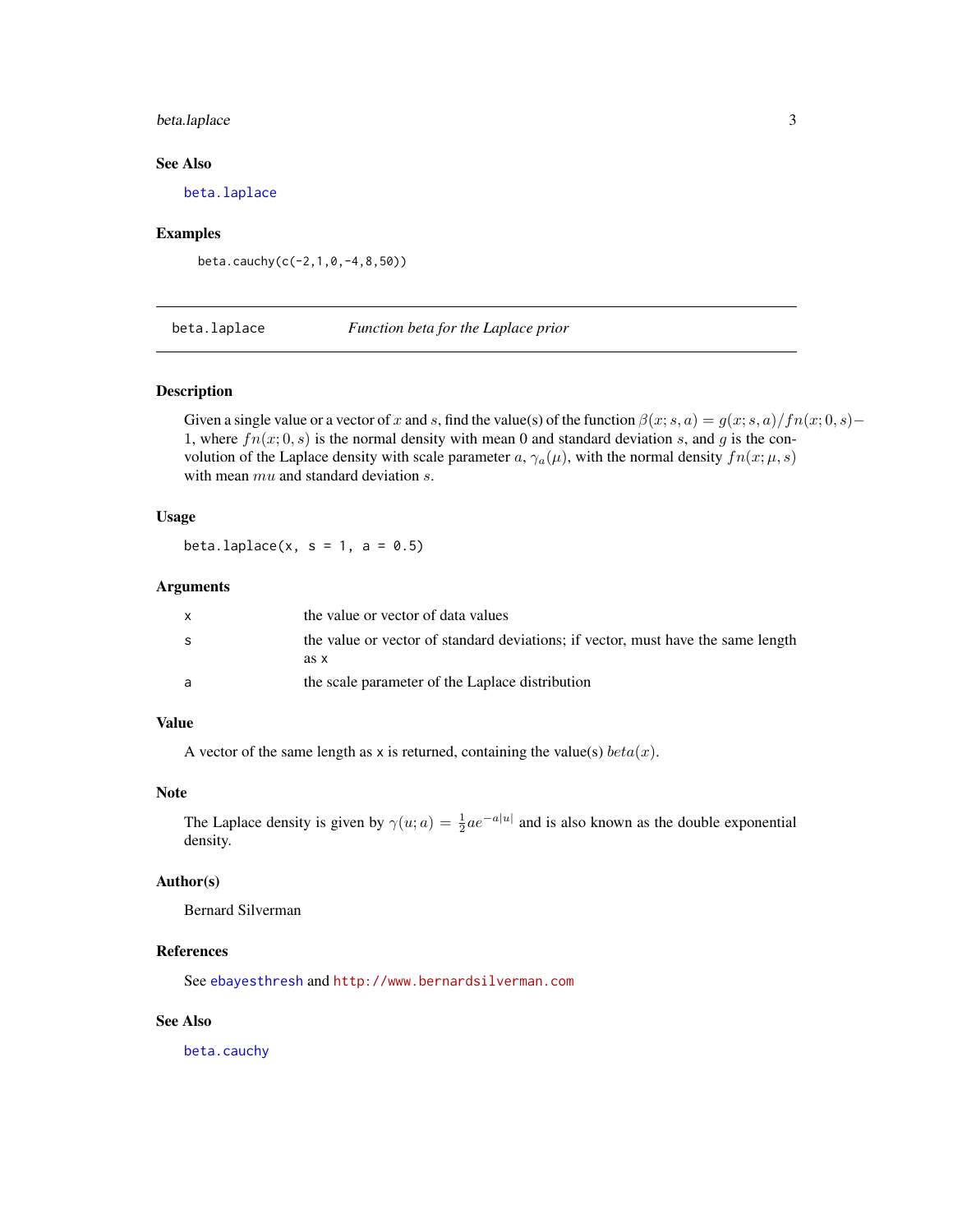# Examples

```
beta.laplace(c(-2,1,0,-4,8,50), s=1)
beta.laplace(c(-2,1,0,-4,8,50), s=1:6, a=1)
```
<span id="page-3-1"></span>

| ebayesthresh |  |  |  | Empirical Bayes thresholding on a sequence |
|--------------|--|--|--|--------------------------------------------|
|--------------|--|--|--|--------------------------------------------|

# Description

Given a sequence of data, performs Empirical Bayes thresholding, as discussed in Johnstone and Silverman (2004).

# Usage

```
ebayesthresh(x, prior = "laplace", a = 0.5, bayesfac = FALSE,
sdev = NA, verbose = FALSE, threshrule = "median", universalthresh = TRUE,
stabadjustment)
```
# Arguments

| X               | Vector of data values.                                                                                                                                                                                                                                                                                                                                                                                                                                             |
|-----------------|--------------------------------------------------------------------------------------------------------------------------------------------------------------------------------------------------------------------------------------------------------------------------------------------------------------------------------------------------------------------------------------------------------------------------------------------------------------------|
| prior           | Specification of prior to be used conditional on the mean being nonzero; can be<br>"cauchy" or "laplace".                                                                                                                                                                                                                                                                                                                                                          |
| a               | Scale factor if Laplace prior is used. Ignored if Cauchy prior is used. If, on<br>entry, $a = NA$ and prior = "laplace", then the scale parameter will also be<br>estimated by marginal maximum likelihood. If a is not specified then the default<br>value 0.5 will be used.                                                                                                                                                                                      |
| bayesfac        | If bayes fac $=$ TRUE, then whenever a threshold is explicitly calculated, the<br>Bayes factor threshold will be used.                                                                                                                                                                                                                                                                                                                                             |
| sdev            | The sampling standard deviation of the data x. If, on entry, sdev = $NA$ , then the<br>standard deviation will be estimated using the median absolute deviation from<br>zero, as $mad(x, center = 0)$ . If a single value is passed to sdev, sampling<br>standard deviation will be the same for all observations. A vector of the same<br>length as data sequence can be passed to allow heterogeneous standard devia-<br>tion, currently only for Laplace prior. |
| verbose         | Controls the level of output. See below.                                                                                                                                                                                                                                                                                                                                                                                                                           |
| threshrule      | Specifies the thresholding rule to be applied to the data. Possible values are<br>"median" (use the posterior median); "mean" (use the posterior mean); "hard"<br>(carry out hard thresholding); "soft" (carry out soft thresholding); "none" (find<br>various parameters, but do not carry out any thresholding).                                                                                                                                                 |
| universalthresh |                                                                                                                                                                                                                                                                                                                                                                                                                                                                    |
|                 | If universal thresh = TRUE, the thresholds will be upper bounded by universal<br>threshold; otherwise, the thresholds can take any non-negative values.                                                                                                                                                                                                                                                                                                            |
|                 | stabadjustment If stabadjustment = TRUE, the vectors of standard deviations and data values<br>will be divided by the mean of standard deviations in case of inefficiency caused<br>by large value of standard deviation. For heterogeneous sampling standard de-<br>viation only; ignored if standard deviation is homogeneous.                                                                                                                                   |

<span id="page-3-0"></span>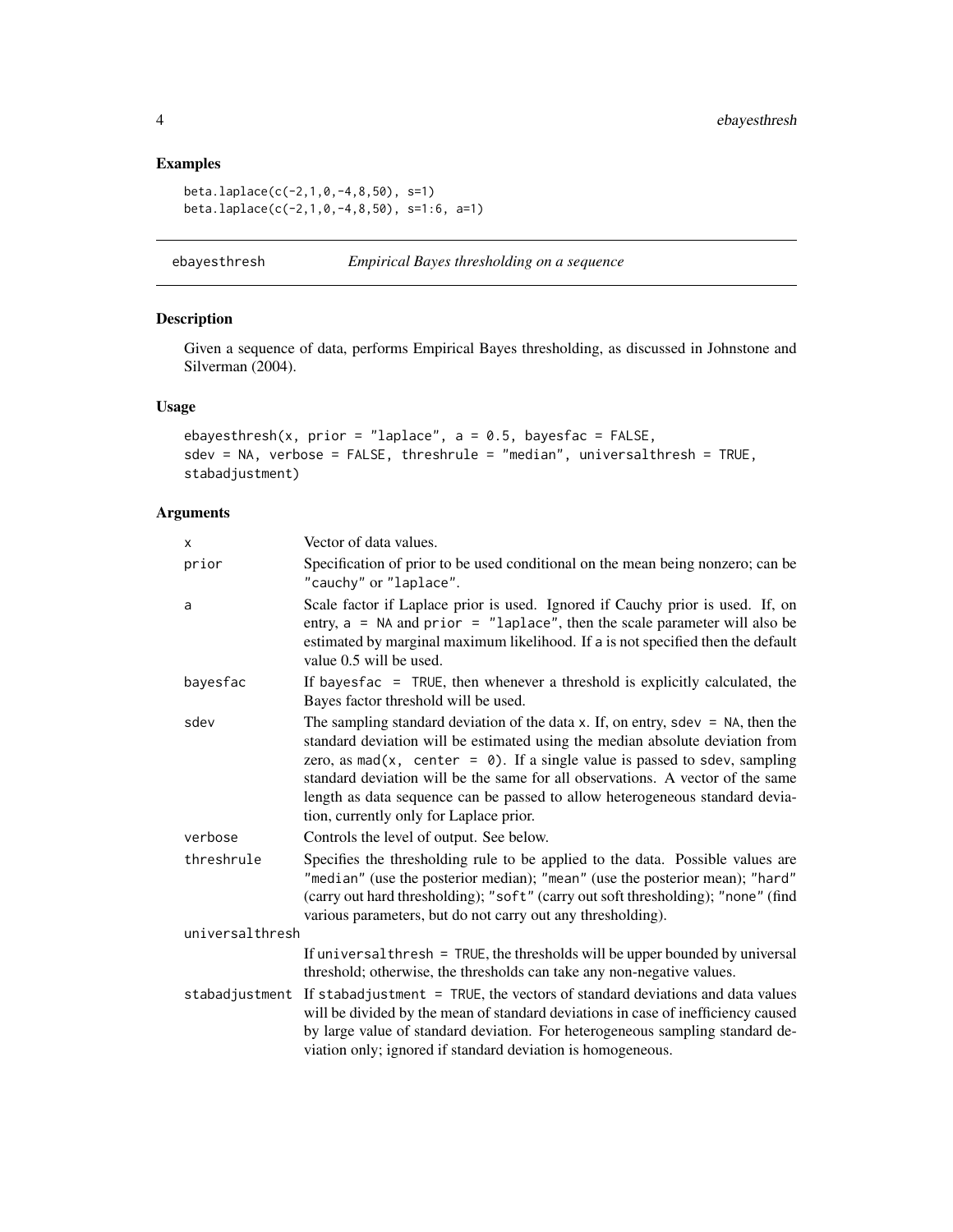# ebayesthresh 5

# Details

It is assumed that the data vector  $(x_1, \ldots, x_n)$  is such that each  $x_i$  is drawn independently from a normal distribution with mean  $\theta_i$  and variance  $\sigma_i^2$  ( $\sigma_i$  is the same in the homogeneous case). The prior distribution of each  $\theta_i$  is a mixture with probability  $1 - w$  of zero and probability w of a given symmetric heavy-tailed distribution. The mixing weight, and possibly a scale factor in the symmetric distribution, are estimated by marginal maximum likelihood. The resulting values are used as the hyperparameters in the prior.

The true effects  $\theta_i$  can be estimated as the posterior median or the posterior mean given the data, or by hard or soft thresholding using the posterior median threshold. If hard or soft thresholding is chosen, then there is the additional choice of using the Bayes factor threshold, which is the value such thatthe posterior probability of zero is exactly half if the data value is equal to the threshold.

#### Value

If verbose = FALSE, a vector giving the values of the estimates of the underlying mean vector. If verbose  $=$  TRUE, a list with the following elements:

| muhat               | "none")<br>the estimated mean vector (omitted if threshrule =                                                        |
|---------------------|----------------------------------------------------------------------------------------------------------------------|
| X                   | the data vector as supplied                                                                                          |
| threshold.sdevscale |                                                                                                                      |
|                     | the threshold as a multiple of the standard deviation sdev                                                           |
| threshold.origscale |                                                                                                                      |
|                     | the threshold measured on the original scale of the data                                                             |
| prior               | the prior that was used                                                                                              |
| W                   | the mixing weight as estimated by marginal maximum likelihood                                                        |
| a                   | (only present if Laplace prior used) the scale factor as supplied or estimated                                       |
| bayesfac            | the value of the parameter bayes face, determining whether Bayes factor or pos-<br>terior median thresholds are used |
| sdev                | the standard deviations of the data as supplied or estimated                                                         |
| threshrule          | the thresholding rule used, as specified above                                                                       |

#### Author(s)

Bernard Silverman

#### References

Johnstone, I. M. and Silverman, B. W. (2004) Needles and straw in haystacks: Empirical Bayes estimates of possibly sparse sequences. *Annals of Statistics*, 32, 1594–1649.

Johnstone, I. M. and Silverman, B. W. (2004) EbayesThresh: R software for Empirical Bayes thresholding. *Journal of Statistical Software*, 12.

Johnstone, I. M. (2004) 'Function Estimation and Classical Normal Theory' 'The Threshold Selection Problem'. The Wald Lectures I and II, 2004. Available from [http://www-stat.stanford.](http://www-stat.stanford.edu/~imj) [edu/~imj](http://www-stat.stanford.edu/~imj).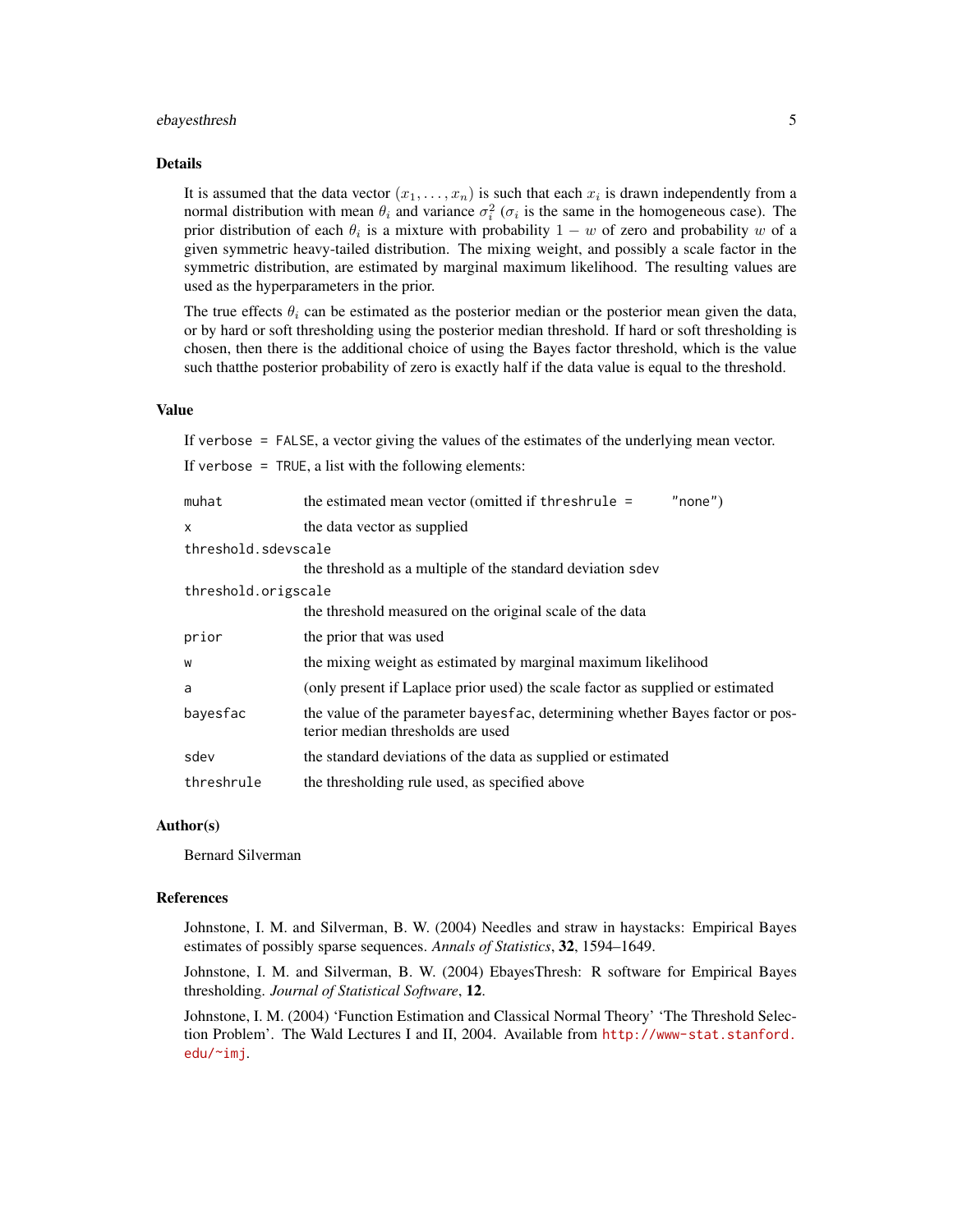Johnstone, I. M. and Silverman, B. W. (2005) Empirical Bayes selection of wavelet thresholds. *Annals of Statistics*, 33, 1700–1752.

The papers by Johnstone and Silverman are available from <http://www.bernardsilverman.com>.

See also <http://www-stat.stanford.edu/~imj> for further references, including the draft of a monograph by I. M. Johnstone.

#### See Also

[tfromx](#page-12-1), [threshld](#page-13-1)

#### Examples

```
# Data with homogeneous sampling standard deviation using
# Cauchy prior.
eb1 <- ebayesthresh(x = rnorm(100, c(rep(0,90), rep(5,10))),
                     prior = "cauchy", sdev = NA)
# Data with homogeneous sampling standard deviation using
# Laplace prior.
eb2 <- ebayesthresh(x = rnorm(100, c(rep(0,90), rep(5,10))),
                     prior = "laplace", sdev = 1)
# Data with heterogeneous sampling standard deviation using
# Laplace prior.
set.seed(123)
mu <- c(rep(0,90), rep(5,10))
sd \leq c(rep(1, 40), rep(3, 60))
x \le -mu + rnorm(100, sd = sd)# With constraints on thresholds.
eb3 <- ebayesthresh(x = x, prior = "laplace", a = NA, sdev = sd)
# Without constraints on thresholds. Observe that the estimates with
# constraints on thresholds have fewer zeroes than the estimates without
# constraints.
eb4 \leq ebayesthresh(x = x, prior = "laplace", a = NA, sdev = sd,
                     universalthresh = FALSE)
print(sum(eb3 == 0))print(sum(eb4 == 0))# Data with heterogeneous sampling standard deviation using Laplace
# prior.
set.seed(123)
mu <- c(rep(0,90), rep(5,10))
sd <- c(rep(1, 40), rep(5,40), rep(15, 20))
x < -mu + rnorm(100, sd = sd)# In this example, infinity is returned as estimate when some of the
# sampling standard deviations are extremely large. However, this can
# be solved by stabilizing the data sequence before the analysis.
eb5 \leq ebayesthresh(x = x, prior = "laplace", a = NA, sdev = sd)
```
<span id="page-5-0"></span>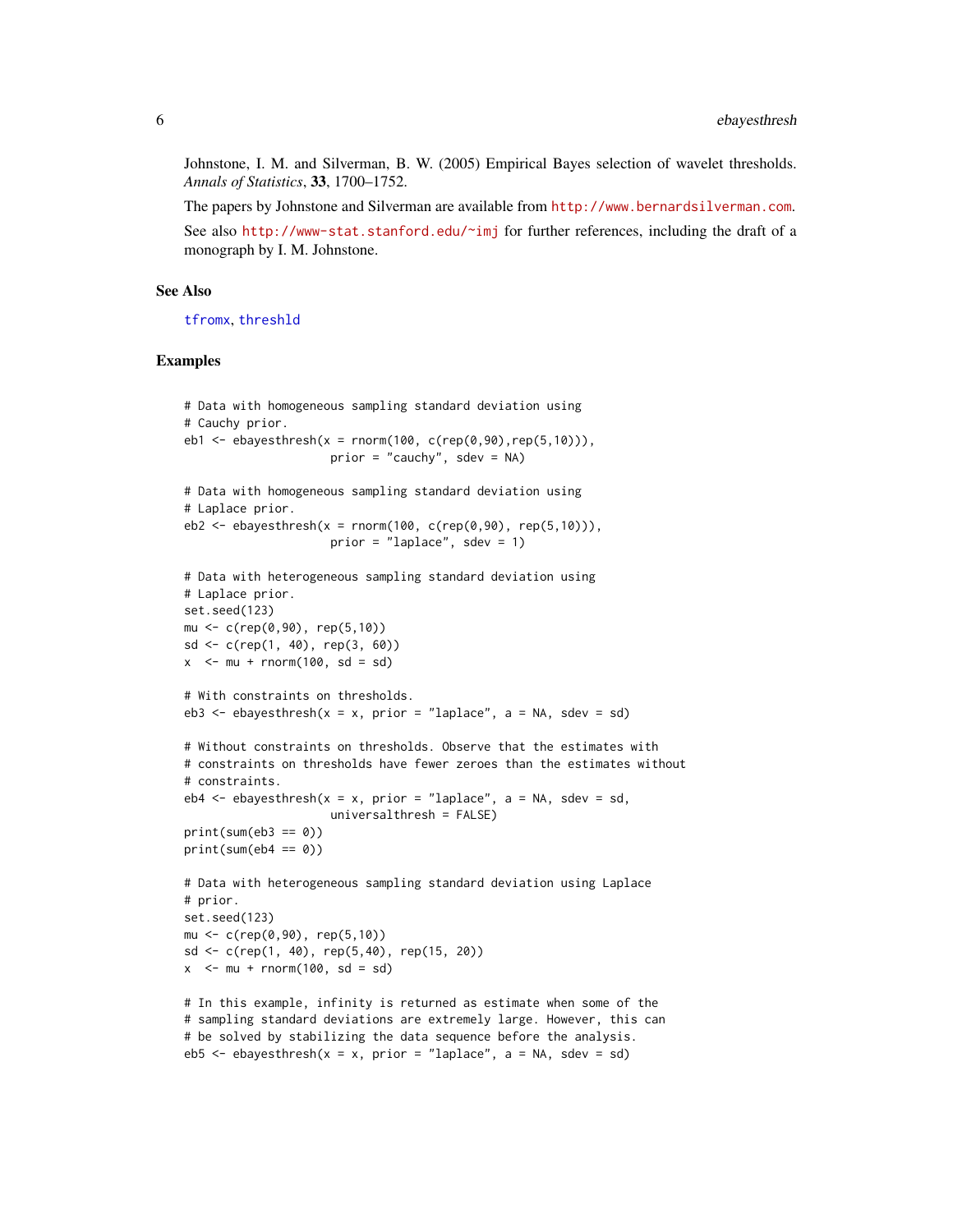```
# With stabilization.
eb6 \leq ebayesthresh(x = x, prior = "laplace", a = NA, sdev = sd,
                    stabadjustment = TRUE)
```
ebayesthresh.wavelet *Empirical Bayes thresholding on the levels of a wavelet transform.*

# Description

Apply an Empirical Bayes thresholding approach level by level to the detail coefficients in a wavelet transform.

#### Usage

```
ebayesthresh.wavelet(xtr, vscale = "independent", smooth.levels = Inf,
     prior = "laplace", a = 0.5, bayesfac = FALSE,
     threshrule = "median")
ebayesthresh.wavelet.dwt(x.dwt, vscale = "independent", smooth.levels = Inf,
     prior = "laplace", a = 0.5, bayesfac = FALSE,
     threshrule = "median")
ebayesthresh.wavelet.wd(x.wd, vscale = "independent", smooth.levels = Inf,
     prior = "laplace", a = 0.5, bayesfac = FALSE,
     threshrule = "median")
ebayesthresh.wavelet.splus(x.dwt, vscale = "independent", smooth.levels = Inf,
     prior = "laplace", a = 0.5, bayesfac = FALSE,
     threshrule = "median")
```
#### **Arguments**

| xtr    | The wavelet transform of a vector of data. The transform is obtained using<br>one of the wavelet transform routines in R or in S+WAVELETS. Any choice of<br>wavelet, boundary condition, etc provided by these routines can be used.                                                                                                                                                                                                                                                                                                                  |
|--------|-------------------------------------------------------------------------------------------------------------------------------------------------------------------------------------------------------------------------------------------------------------------------------------------------------------------------------------------------------------------------------------------------------------------------------------------------------------------------------------------------------------------------------------------------------|
| x.dwt  | Wavelet transform input for ebayes thresh. wavelet. dwt.                                                                                                                                                                                                                                                                                                                                                                                                                                                                                              |
| x.wd   | Wavelet transform input for ebayesthresh. wavelet. wd.                                                                                                                                                                                                                                                                                                                                                                                                                                                                                                |
| vscale | Controls the scale used at different levels of the transform. If yscale is a scalar<br>quantity, then it will be assumed that the wavelet coefficients at every level have<br>this standard deviation. If vscale $=$ "independent", the standard deviation<br>will be estimated from the highest level of the wavelet transform and will then<br>be used for all levels processed. If vscale="level", then the standard devi-<br>ation will be estimated separately for each level processed, allowing standard<br>deviation that is level-dependent. |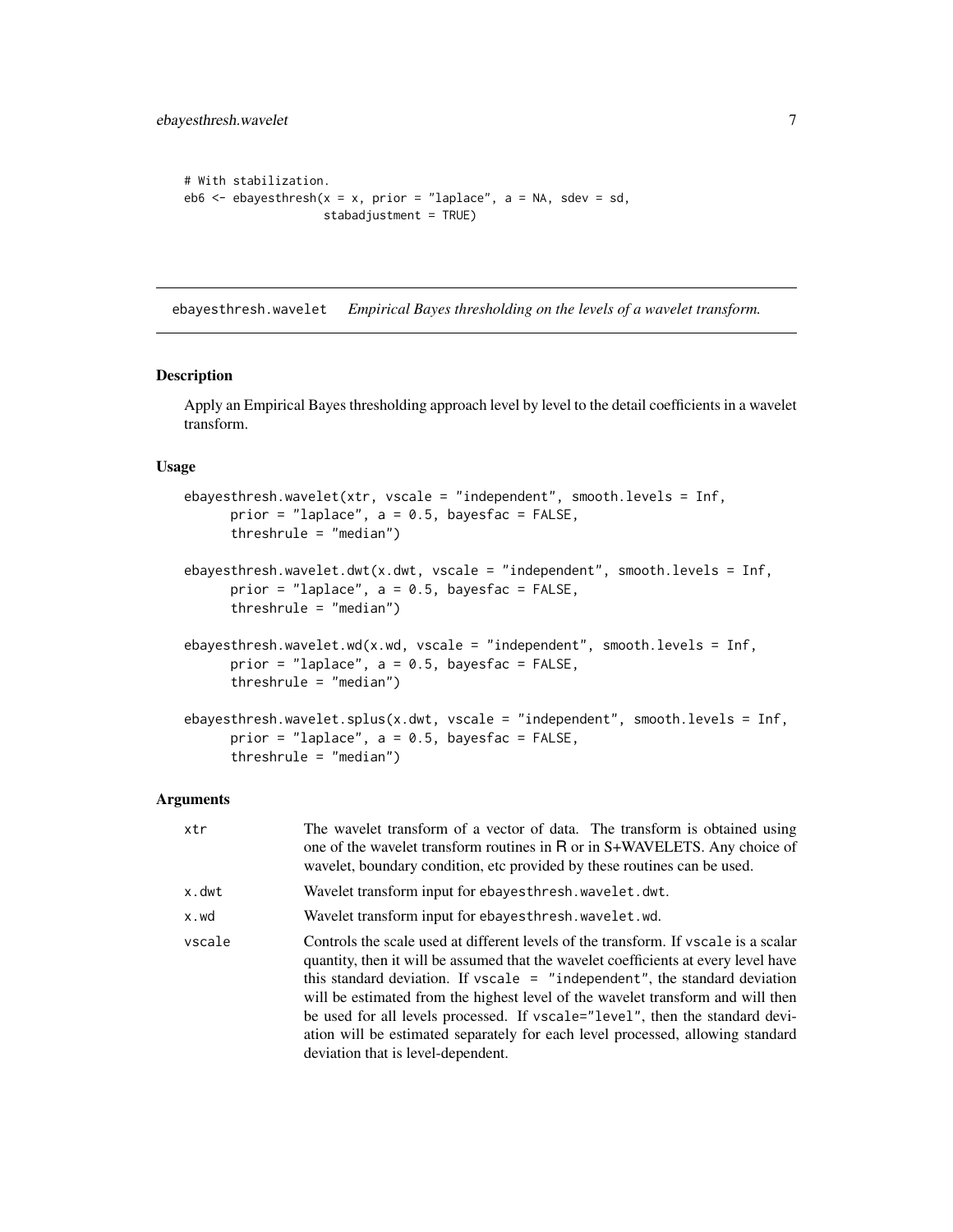<span id="page-7-0"></span>

| smooth.levels | The number of levels to be processed, if less than the number of levels of detail<br>calculated by the wavelet transform.                                                                                                                                                             |
|---------------|---------------------------------------------------------------------------------------------------------------------------------------------------------------------------------------------------------------------------------------------------------------------------------------|
| prior         | Specification of prior to be used for the coefficients at each level, conditional on<br>their mean being nonzero; can be cauchy or laplace.                                                                                                                                           |
| a             | Scale factor if Laplace prior is used. Ignored if Cauchy prior is used. If, on entry,<br>a=NA and prior="laplace", then the scale parameter will also be estimated at<br>each level by marginal maximum likelihood. If a is not specified then the default<br>value 0.5 will be used. |
| bayesfac      | If bayes fac=TRUE, then whenever a threshold is explicitly calculated, the Bayes<br>factor threshold will be used.                                                                                                                                                                    |
| threshrule    | Specifies the thresholding rule to be applied to the coefficients. Possible values<br>are median (use the posterior median); mean (use the posterior mean); hard<br>(carry out hard thresholding); soft (carry out soft thresholding).                                                |

# Details

The routine ebayesthresh.wavelet can process a wavelet transform obtained using the routine wd in the WaveThresh R package, the routines dwt or modwt in the waveslim R package, or one of the routines (either dwt or nd.dwt) in S+WAVELETS.

Note that the wavelet transform must be calculated before the routine ebayesthresh.wavelet is called; the choice of wavelet, boundary conditions, decimated vs nondecimated wavelet, and so on, are made when the wavelet transform is calculated.

Apart from some housekeeping to estimate the standard deviation if necessary, and to determine the number of levels to be processed, the main part of the routine is a call, for each level, to the smoothing routine [ebayesthresh](#page-3-1).

The basic notion of processing each level of detail coefficients is easily transferred to transforms constructed using other wavelet software. Similarly, it is straightforward to modify the routine to give other details of the wavelet transform, if necessary using the option verbose = TRUE in the calls to [ebayesthresh](#page-3-1).

The main routine ebayesthresh.wavelet calls the relevant one of the routines ebayesthresh.wavelet.wd (for a transform obtained from WaveThresh), ebayesthresh.wavelet.dwt (for transforms obtained from either dwt or modwt in waveslim) or ebayesthresh.wavelet.splus (for transforms obtained from S+WAVELETS.

#### Value

The wavelet transform (in the same format as that supplied to the routine) of the values of the estimated regression function underlying the original data.

#### Author(s)

Bernard Silverman

#### References

Johnstone, I. M. and Silverman, B. W. (2005) Empirical Bayes selection of wavelet thresholds. *Annals of Statistics*, 33, 1700–1752.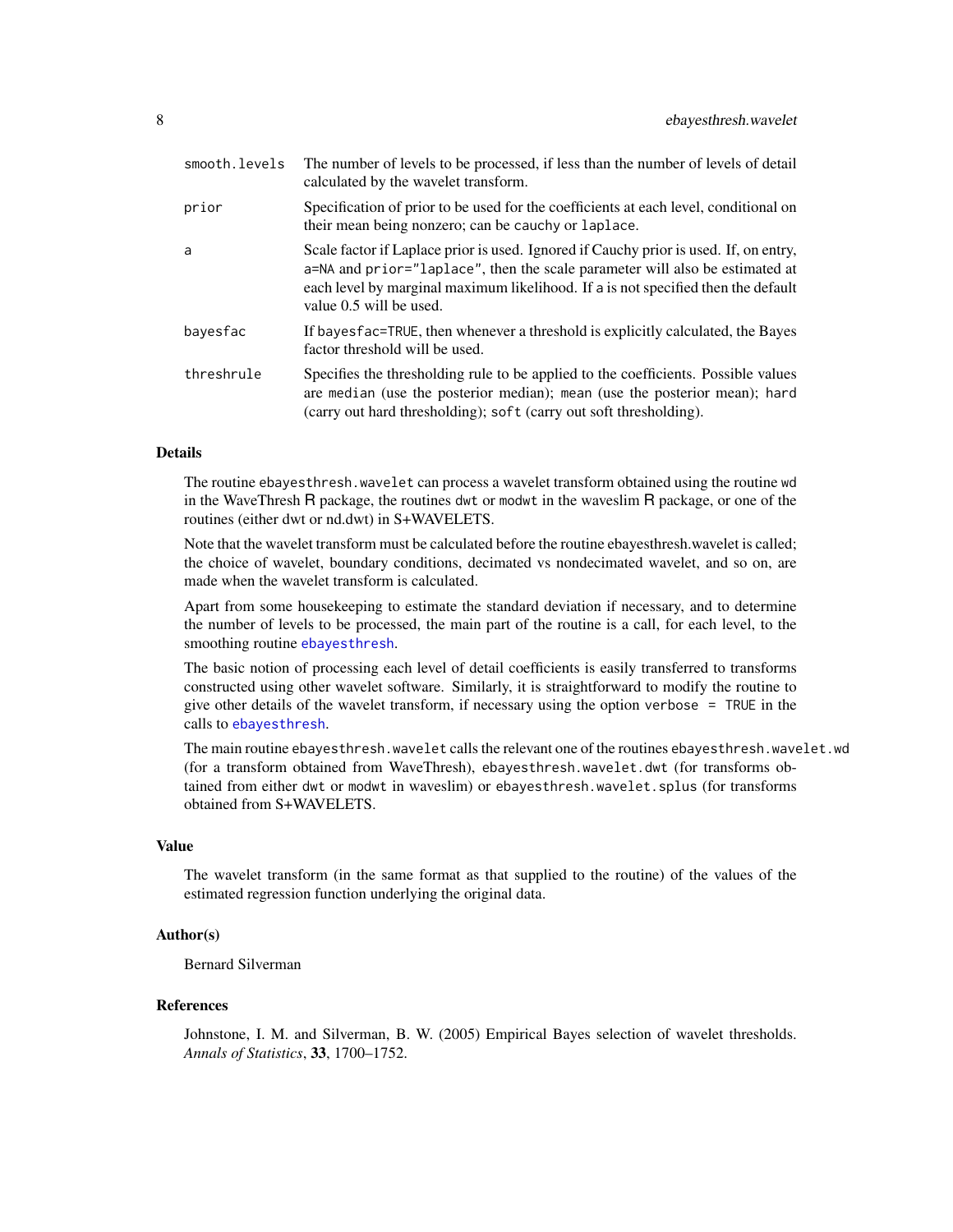#### <span id="page-8-0"></span>postmean and the set of the set of the set of the set of the set of the set of the set of the set of the set of the set of the set of the set of the set of the set of the set of the set of the set of the set of the set of

See also the other references given for [ebayesthresh](#page-3-1) and at [http://www.bernardsilverman.](http://www.bernardsilverman.com) [com](http://www.bernardsilverman.com).

#### See Also

[ebayesthresh](#page-3-1)

<span id="page-8-1"></span>

postmean *Posterior mean estimator*

#### Description

Given a single value or a vector of data and sampling standard deviations (sd equals 1 for Cauchy prior), find the corresponding posterior mean estimate(s) of the underlying signal value(s).

#### Usage

postmean(x, s,  $w = 0.5$ , prior = "laplace", a = 0.5) postmean.laplace(x, s = 1, w = 0.5, a = 0.5) postmean.cauchy(x, w)

#### Arguments

| $\mathsf{x}$ | A data value or a vector of data.                                                                                                                                |
|--------------|------------------------------------------------------------------------------------------------------------------------------------------------------------------|
| <sub>S</sub> | A single value or a vector of standard deviations if the Laplace prior is used. If<br>a vector, must have the same length as x. Ignored if Cauchy prior is used. |
| W            | The value of the prior probability that the signal is nonzero.                                                                                                   |
| prior        | Family of the nonzero part of the prior; can be "cauchy" or "laplace".                                                                                           |
| a            | The scale parameter of the nonzero part of the prior if the Laplace prior is used.                                                                               |

#### Value

If x is a scalar, the posterior mean  $E(\theta|x)$  where  $\theta$  is the mean of the distribution from which x is drawn. If x is a vector with elements  $x_1, ..., x_n$  and s is a vector with elements  $s_1, ..., s_n$  (s\_i is 1) for Cauchy prior), then the vector returned has elements  $E(\theta_i|x_i, s_i)$ , where each  $x_i$  has mean  $\theta_i$ and standard deviation  $s_i$ , all with the given prior.

#### Note

If the quasicauchy prior is used, the argument a and s are ignored.

If prior="laplace", the routine calls postmean.laplace, which finds the posterior mean explicitly, as the product of the posterior probability that the parameter is nonzero and the posterior mean conditional on not being zero.

If prior="cauchy", the routine calls postmean.cauchy; in that case the posterior mean is found by expressing the quasi-Cauchy prior as a mixture: The mean conditional on the mixing parameter is found and is then averaged over the posterior distribution of the mixing parameter, including the atom of probability at zero variance.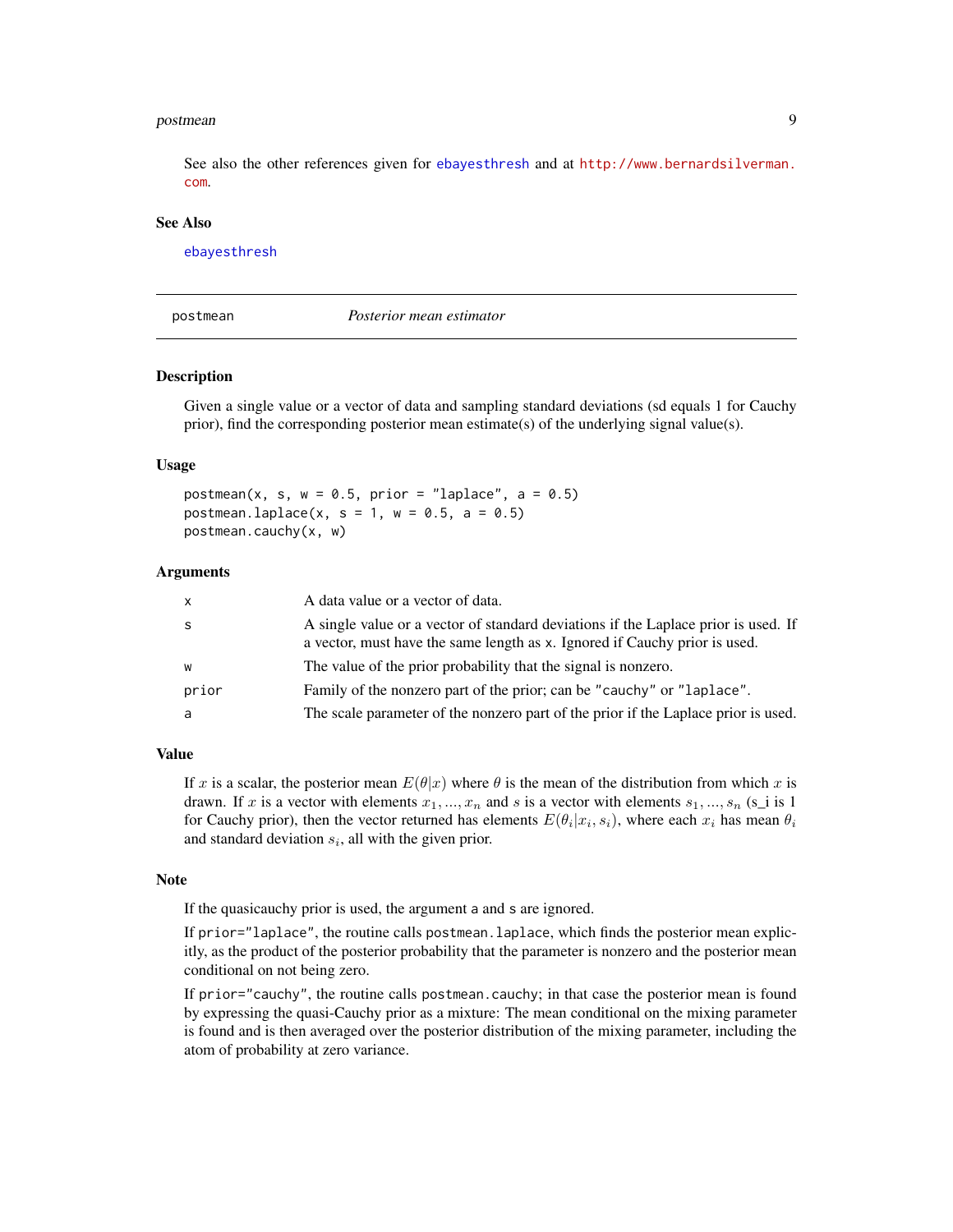#### 10 postmed to postmed the contract of the postmed postmed postmed postmed to postmed the postmed postmed of the  $p$

#### Author(s)

Bernard Silverman

#### References

See [ebayesthresh](#page-3-1) and <http://www.bernardsilverman.com>

#### See Also

[postmed](#page-9-1)

# Examples

```
postmean(c(-2,1,0,-4,8,50), w = 0.05, prior = "cauchy")postmean(c(-2, 1, 0, -4, 8, 50), s = 1:6, w = 0.2, prior = "laplace", a = 0.3)
```
postmed *Posterior median estimator*

#### Description

Given a single value or a vector of data and sampling standard deviations (sd is 1 for Cauchy prior), find the corresponding posterior median estimate(s) of the underlying signal value(s).

#### Usage

postmed(x, s,  $w = 0.5$ , prior = "laplace", a = 0.5) postmed.laplace(x, s = 1, w = 0.5, a = 0.5) postmed.cauchy(x, w) cauchy.medzero(x, z, w)

#### Arguments

| $\mathsf{x}$ | A data value or a vector of data.                                                                                                                                |
|--------------|------------------------------------------------------------------------------------------------------------------------------------------------------------------|
| <sub>S</sub> | A single value or a vector of standard deviations if the Laplace prior is used. If<br>a vector, must have the same length as x. Ignored if Cauchy prior is used. |
| W            | The value of the prior probability that the signal is nonzero.                                                                                                   |
| prior        | Family of the nonzero part of the prior; can be "cauchy" or "laplace".                                                                                           |
| a            | The scale parameter of the nonzero part of the prior if the Laplace prior is used.                                                                               |
| z            | The data vector (or scalar) provided as input to cauchy.medzero.                                                                                                 |

#### Details

The routine calls the relevant one of the routines postmed.laplace or postmed.cauchy. In the Laplace case, the posterior median is found explicitly, without any need for the numerical solution of an equation. In the quasi-Cauchy case, the posterior median is found by finding the zero, component by component, of the vector function cauchy.medzero.

<span id="page-9-0"></span>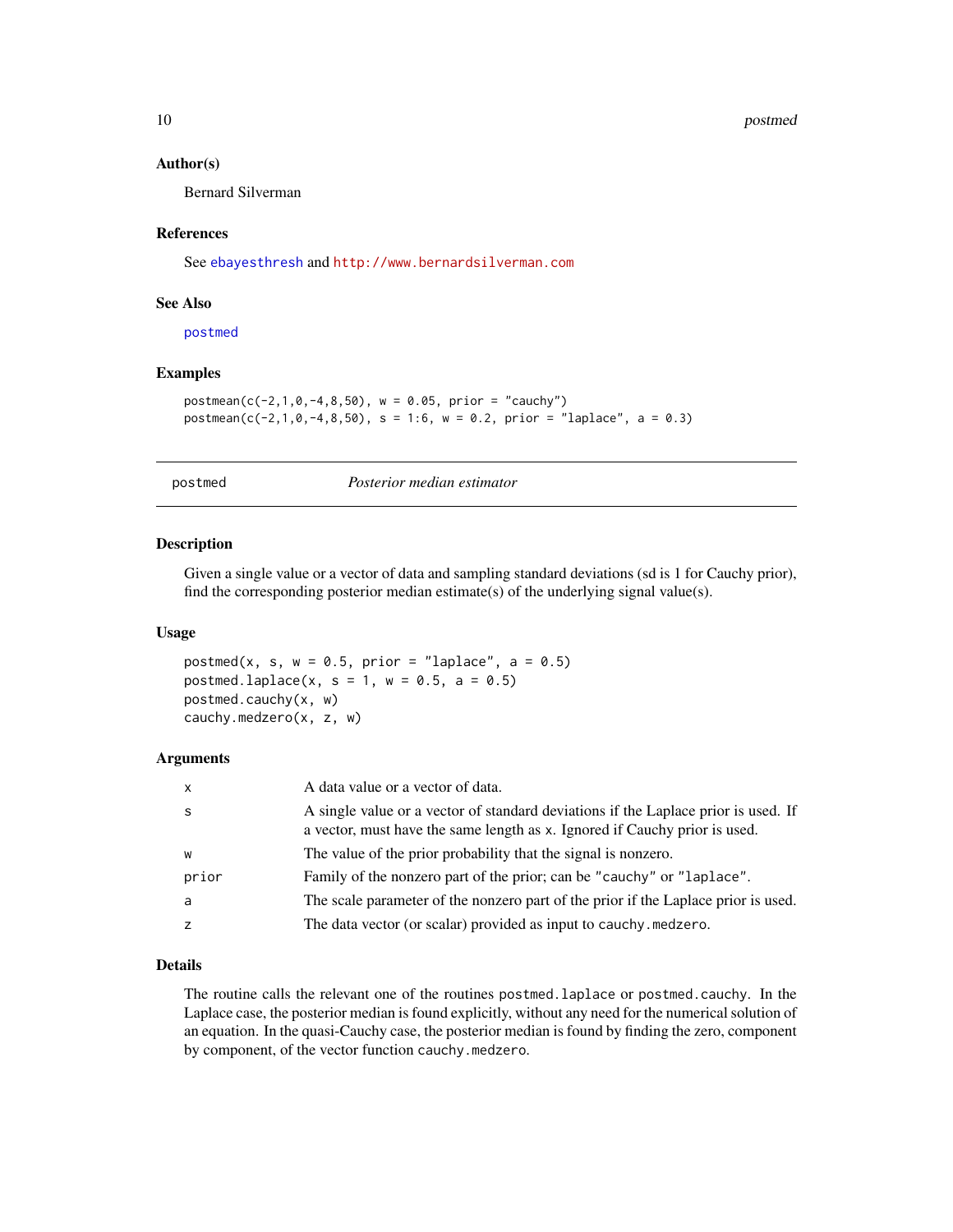#### <span id="page-10-0"></span>tfrom w the state of the state of the state of the state of the state of the state of the state of the state of the state of the state of the state of the state of the state of the state of the state of the state of the st

# Value

If x is a scalar, the posterior median med $(\theta|x)$  where  $\theta$  is the mean of the distribution from which x is drawn. If x is a vector with elements  $x_1, ..., x_n$  and s is a vector with elements  $s_1, ..., s_n$  (s\_i is 1 for Cauchy prior), then the vector returned has elements med $(\theta_i | x_i, s_i)$ , where each  $x_i$  has mean  $\theta_i$  and standard deviation  $s_i$ , all with the given prior.

#### Note

If the quasicauchy prior is used, the argument a and s are ignored. The routine calls the approprate one of postmed.laplace or postmed.cauchy.

#### Author(s)

Bernard Silverman

#### References

See [ebayesthresh](#page-3-1) and <http://www.bernardsilverman.com>

#### See Also

[postmean](#page-8-1)

#### Examples

 $postmed(c(-2,1,0,-4,8,50), w = 0.05, prior = "cauchy")$  $postmed(c(-2,1,0,-4,8,50), s = 1:6, w = 0.2, prior = "laplace", a = 0.3)$ 

<span id="page-10-1"></span>tfromw *Find threshold from mixing weight*

# **Description**

Given a single value or a vector of weights (i.e. prior probabilities that the parameter is nonzero) and sampling standard deviations (sd equals 1 for Cauchy prior), find the corresponding threshold(s) under the specified prior.

# Usage

```
tfromw(w, s = 1, prior = "laplace", bayesfac = FALSE, a = 0.5)
laplace.threshzero(x, s = 1, w = 0.5, a = 0.5)
cauchy.threshzero(z, w)
```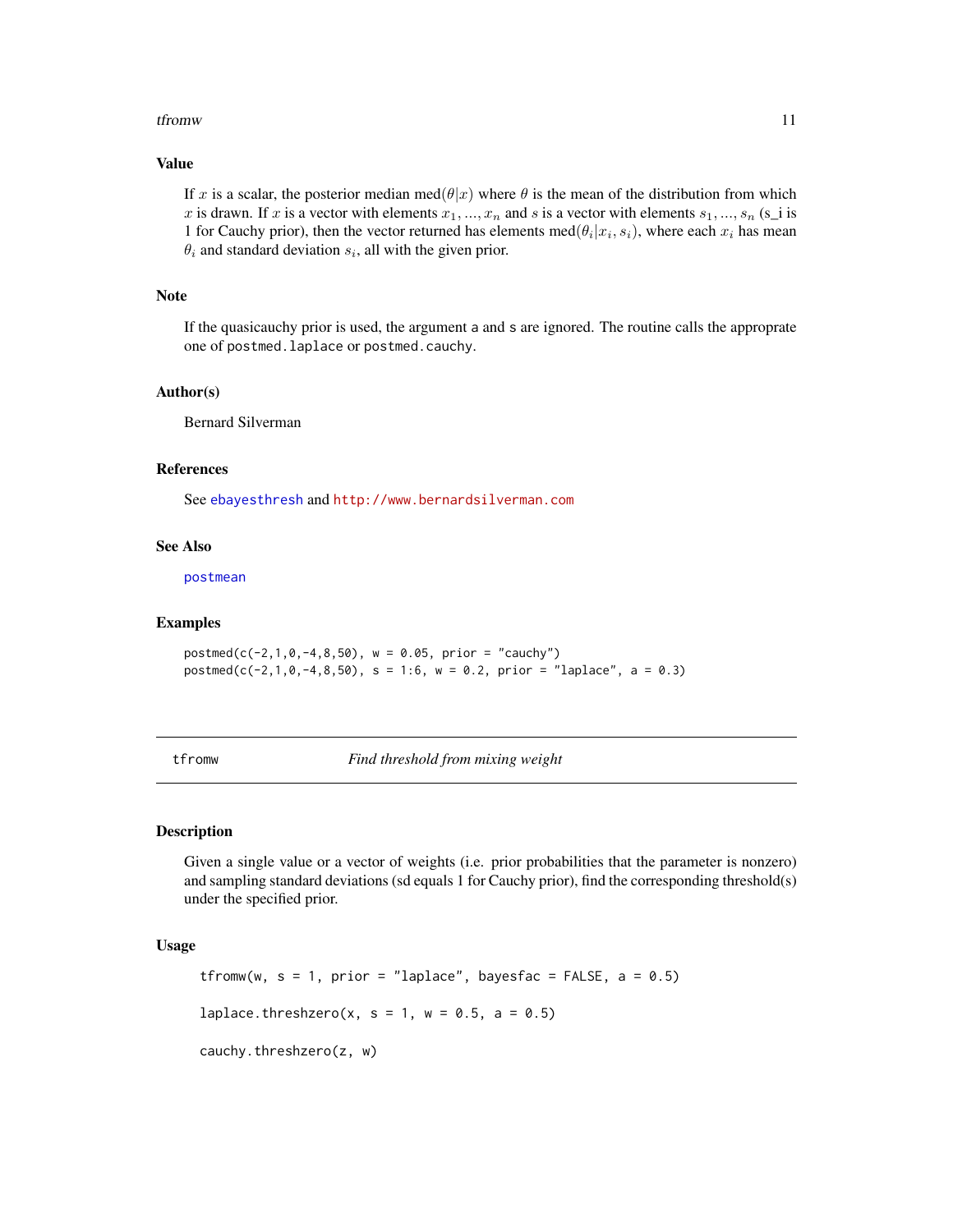#### <span id="page-11-0"></span>Arguments

| $\mathsf{x}$ | Parameter value passed to laplace. threshzero objective function.                                                                                                     |
|--------------|-----------------------------------------------------------------------------------------------------------------------------------------------------------------------|
| W            | Prior weight or vector of weights.                                                                                                                                    |
| -S           | A single value or a vector of standard deviations if the Laplace prior is used. If<br>w is a vector, must have the same length as w. Ignored if Cauchy prior is used. |
| prior        | Specification of prior to be used; can be "cauchy" or "laplace".                                                                                                      |
| bayesfac     | Specifies whether Bayes factor threshold should be used instead of posterior<br>median threshold.                                                                     |
| a            | Scale factor if Laplace prior is used. Ignored if Cauchy prior is used.                                                                                               |
| z            | The putative threshold vector for cauchy. threshzero.                                                                                                                 |

# Details

The Bayes factor method uses a threshold such that the posterior probability of zero is exactly half if the data value is equal to the threshold. If bayesfac is set to FALSE (the default) then the threshold is that of the posterior median function given the data value.

The routine carries out a binary search over each component of an appropriate vector function, using the routine [vecbinsolv](#page-0-0).

For the posterior median threshold, the function to be zeroed is laplace. threshzero or cauchy. threshzero.

For the Bayes factor threshold, the corresponding functions are [beta.laplace](#page-2-1) or [beta.cauchy](#page-1-1).

# Value

The value or vector of values of the estimated threshold(s).

# Author(s)

Bernard Silverman

# References

See [ebayesthresh](#page-3-1) and <http://www.bernardsilverman.com>

# See Also

[wfromx](#page-16-1), [tfromx](#page-12-1), [wandafromx](#page-14-1)

# Examples

```
tfromw(c(0.05, 0.1), s = 1)
tfromw(c(0.05, 0.1), prior = "cauchy", bayesfac = TRUE)
```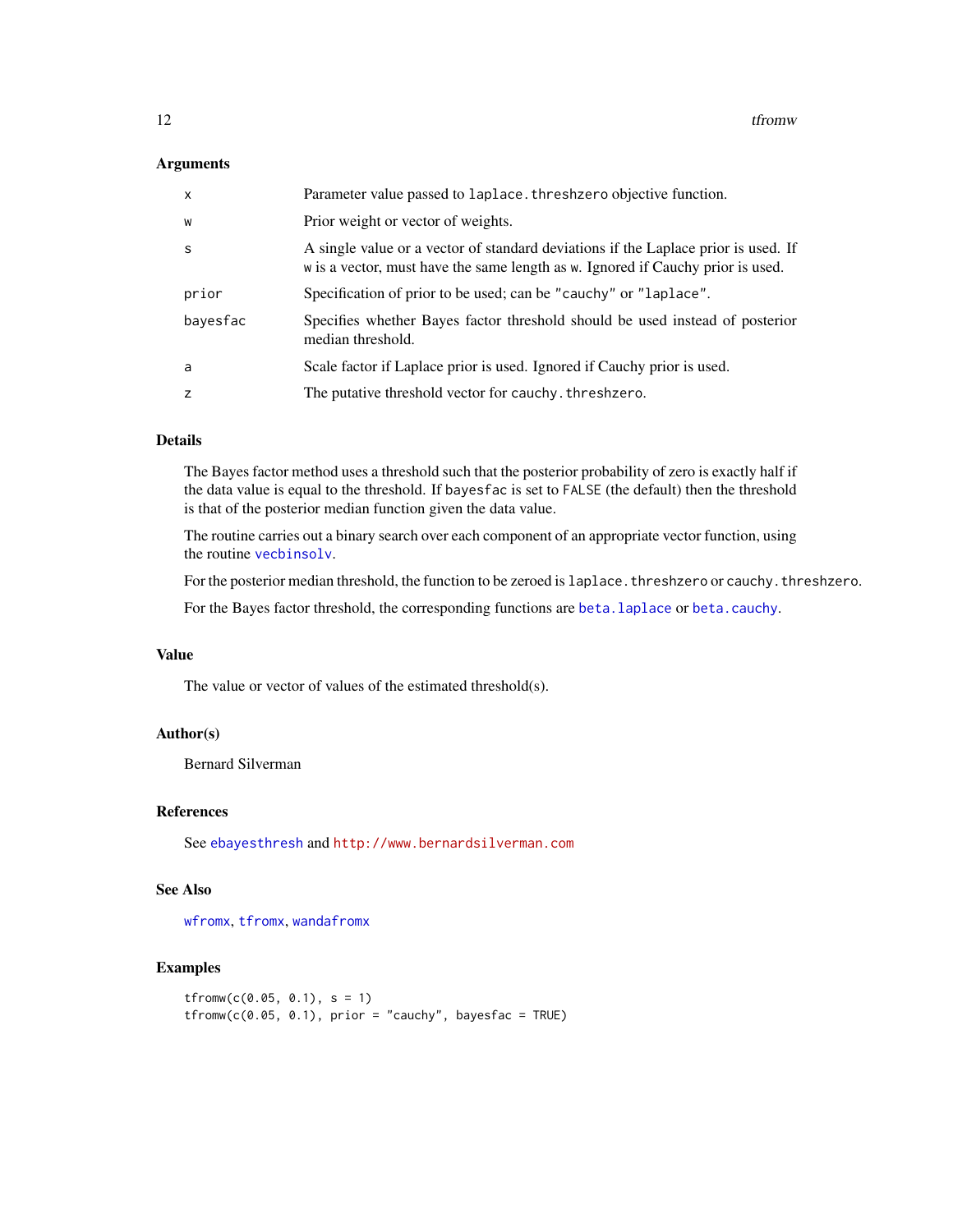<span id="page-12-1"></span><span id="page-12-0"></span>

# Description

Given a vector of data and standard deviations (sd equals 1 for Cauchy prior), find the value or vector (heterogeneous sampling standard deviation with Laplace prior) of thresholds corresponding to the marginal maximum likelihood choice of weight.

# Usage

```
tfromx(x, s = 1, prior = "laplace", bayesfac = FALSE, a = 0.5,
      universalthresh = TRUE)
```
# Arguments

| $\mathsf{x}$    | Vector of data.                                                                                                                                                  |
|-----------------|------------------------------------------------------------------------------------------------------------------------------------------------------------------|
| <sub>S</sub>    | A single value or a vector of standard deviations if the Laplace prior is used. If<br>a vector, must have the same length as x. Ignored if Cauchy prior is used. |
| prior           | Specification of prior to be used; can be "cauchy" or "laplace".                                                                                                 |
| bayesfac        | Specifies whether Bayes factor threshold should be used instead of posterior<br>median threshold.                                                                |
| a               | Scale factor if Laplace prior is used. Ignored if Cauchy prior is used.                                                                                          |
| universalthresh |                                                                                                                                                                  |
|                 | If universal thresh = TRUE, the thresholds will be upper bounded by universal<br>threshold; otherwise, the thresholds can take any non-negative values.          |

#### Details

First, the routine [wfromx](#page-16-1) is called to find the estimated weight. Then the routine [tfromw](#page-10-1) is used to find the threshold. See the documentation for these routines for more details.

## Value

The numerical value or vector of the estimated thresholds is returned.

# Author(s)

Bernard Silverman

# References

See [ebayesthresh](#page-3-1) and <http://www.bernardsilverman.com>

#### See Also

[tfromw](#page-10-1), [wfromx](#page-16-1)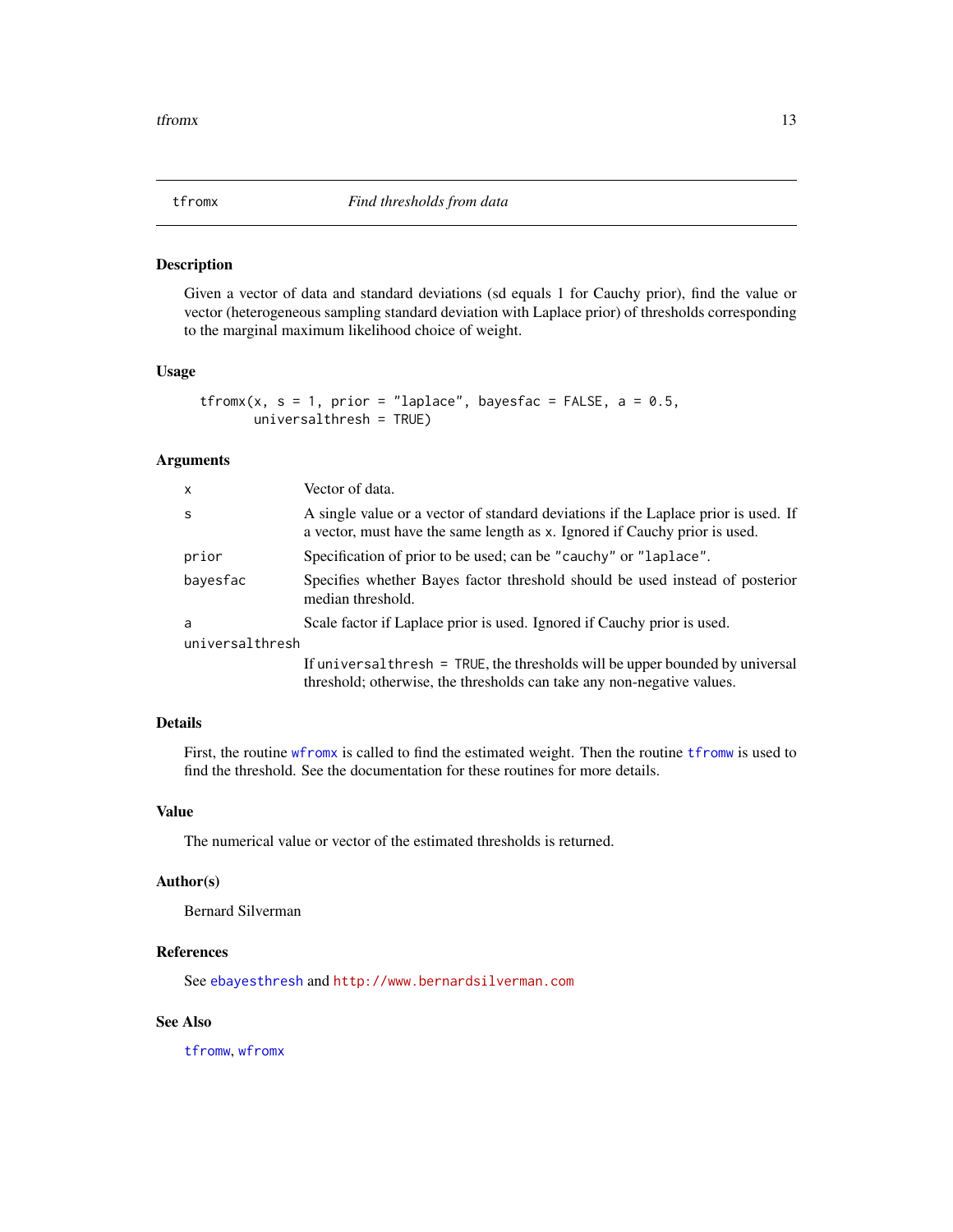# <span id="page-13-0"></span>Examples

 $tfromx(x = rnorm(100, c(rep(0,90), rep(5,10)))$ , prior = "cauchy")

<span id="page-13-1"></span>threshld *Threshold data with hard or soft thresholding*

# Description

Given a data value or a vector of data, threshold the data at a specified value, using hard or soft thresholding.

#### Usage

 $threshold(x, t, hard = TRUE)$ 

#### Arguments

|      | a data value or a vector of data                       |
|------|--------------------------------------------------------|
| t.   | value of threshold to be used                          |
| hard | specifies whether hard or soft thresholding is applied |

# Value

A value or vector of values the same length as x, containing the result of the relevant thresholding rule applied to x.

# Author(s)

Bernard Silverman

# References

See [ebayesthresh](#page-3-1) and <http://www.bernardsilverman.com>

# See Also

[ebayesthresh](#page-3-1)

# Examples

threshld(-5:5, 1.4, FALSE)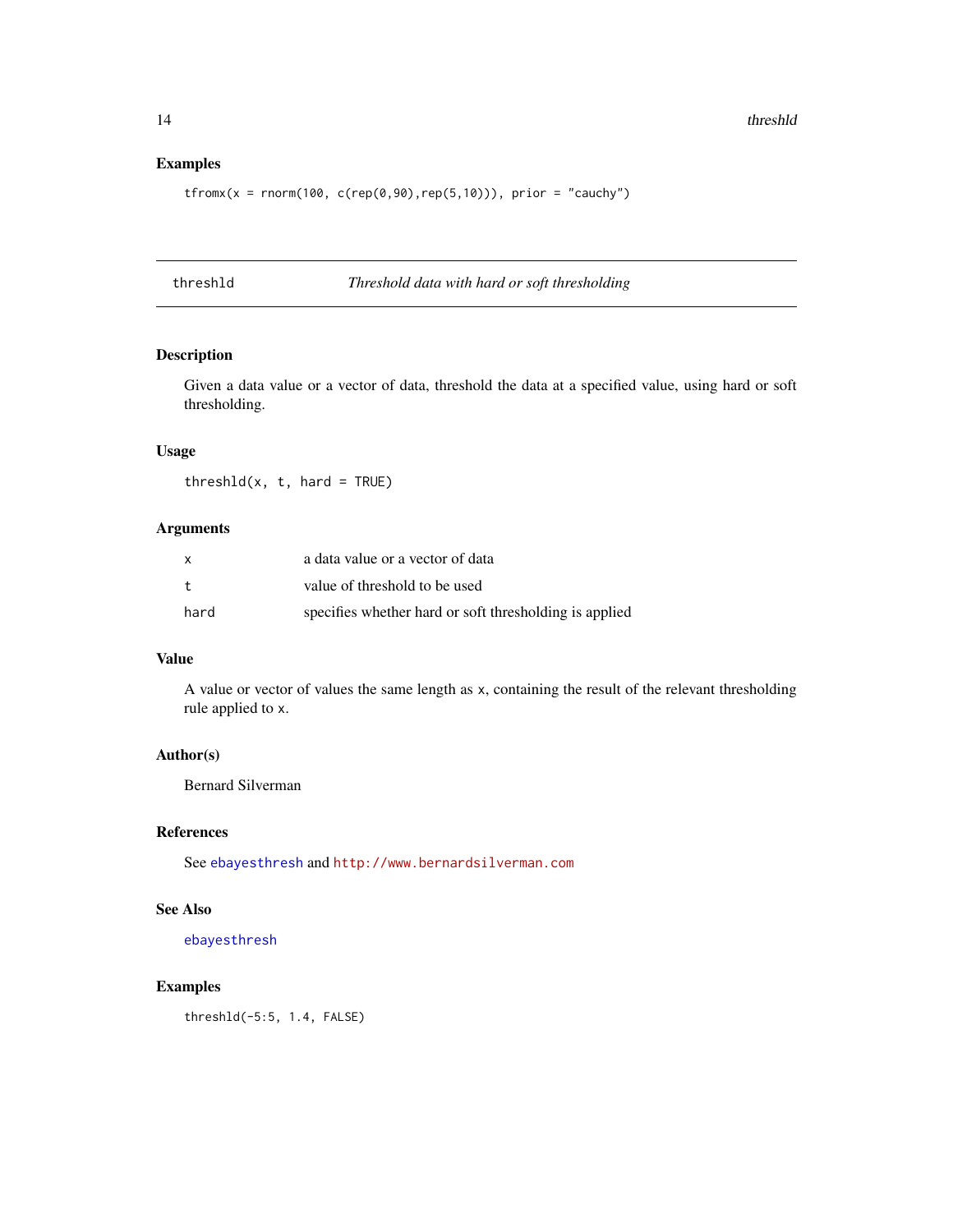<span id="page-14-1"></span><span id="page-14-0"></span>

#### Description

Given a vector of data and a single value or vector of sampling standard deviations, find the marginal maximum likelihood choice of both weight and scale factor under the Laplace prior.

#### Usage

```
wandafromx(x, s = 1, universalthresh = TRUE)
negloglik.laplace(xpar, xx, ss, tlo, thi)
```
#### Arguments

| X               | A vector of data.                                                                                                                                       |  |  |  |
|-----------------|---------------------------------------------------------------------------------------------------------------------------------------------------------|--|--|--|
| S               | A single value or a vector of standard deviations. If vector, must have the same<br>length as x.                                                        |  |  |  |
| universalthresh |                                                                                                                                                         |  |  |  |
|                 | If universal thresh = TRUE, the thresholds will be upper bounded by universal<br>threshold; otherwise, the thresholds can take any non-negative values. |  |  |  |
| <b>XX</b>       | A vector of data.                                                                                                                                       |  |  |  |
| xpar            | Vector of two parameters: $xpar[1]$ : a value between 0 and 1, which will be<br>adjusted to range of w; xpar[2], scale factor "a".                      |  |  |  |
| SS              | Vector of standard deviations.                                                                                                                          |  |  |  |
| tlo             | Lower bound of thresholds.                                                                                                                              |  |  |  |
| thi             | Upper bound of thresholds.                                                                                                                              |  |  |  |

# Details

The parameters are found by marginal maximum likelihood.

The search is over weights corresponding to threshold  $t_i$  in the range  $[0, s_i\sqrt{2\log n}]$  if universal thresh=TRUE, where *n* is the length of the data vector and  $(s_1, ..., s_n)$  is the vector of sampling standard deviation of data  $(x_1, ..., x_n)$ ; otherwise, the search is over [0, 1].

The search uses a nonlinear optimization routine ([optim](#page-0-0) in R) to minimize the negative log likelihood function negloglik.laplace. The range over which the scale factor is searched is  $(0.04, 3)$ . For reasons of numerical stability within the optimization, the prior is parametrized internally by the threshold and the scale parameter.

#### Value

A list with values:

- w The estimated weight.
- a The estimated scale factor.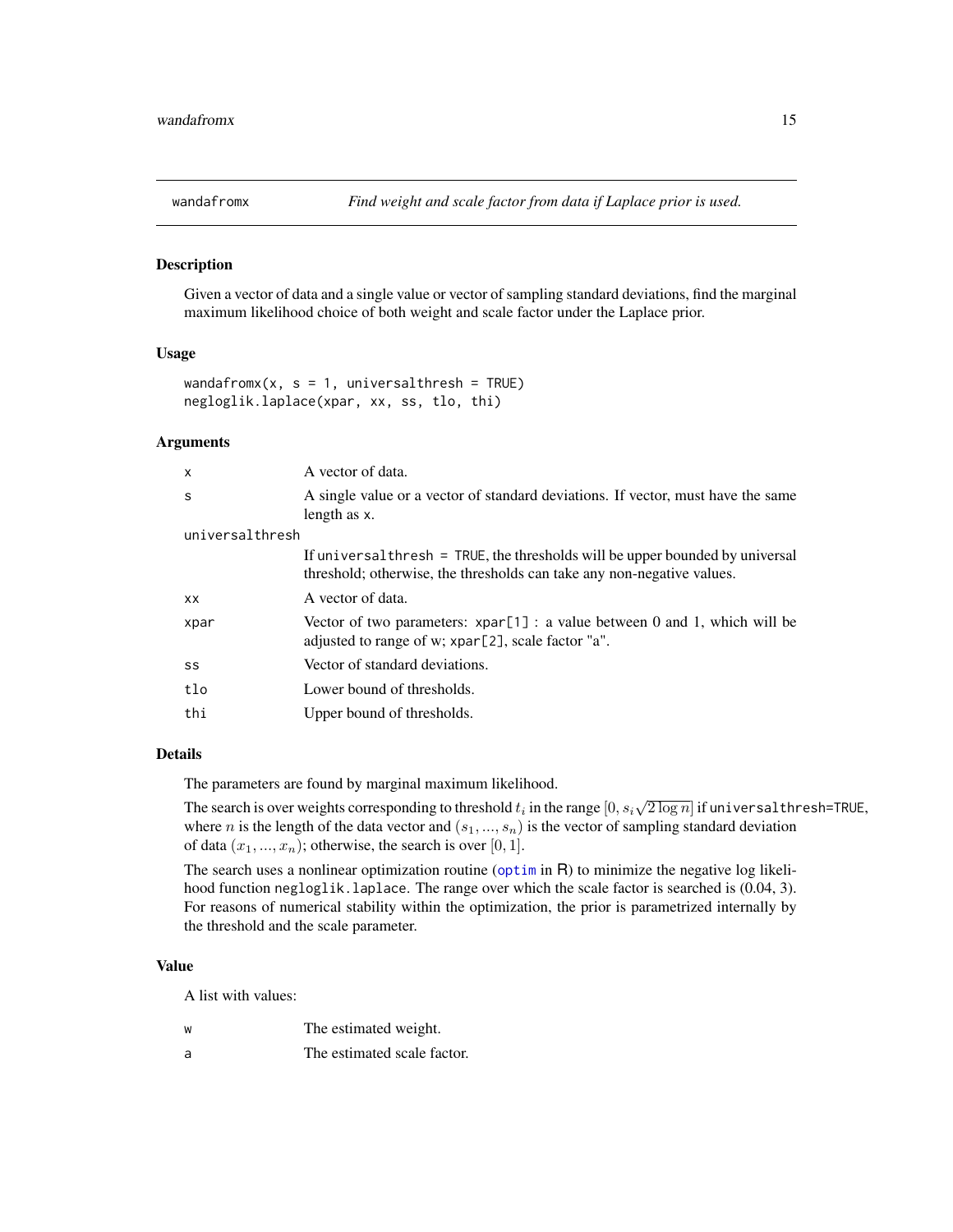#### <span id="page-15-0"></span>16 when the contract of the contract of the contract of the contract of the contract of the contract of the contract of the contract of the contract of the contract of the contract of the contract of the contract of the co

# Author(s)

Bernard Silverman

# References

See [ebayesthresh](#page-3-1) and <http://www.bernardsilverman.com>

#### See Also

[wfromx](#page-16-1), [tfromw](#page-10-1)

#### Examples

wandafromx(rnorm(100, c(rep(0,90),rep(5,10))), s = 1)

<span id="page-15-1"></span>wfromt *Mixing weight from posterior median threshold*

# Description

Given a value or vector of thresholds and sampling standard deviations (sd equals 1 for Cauchy prior), find the mixing weight for which this is(these are) the threshold(s) of the posterior median estimator. If a vector of threshold values is provided, the vector of corresponding weights is returned.

#### Usage

wfromt(tt,  $s = 1$ , prior = "laplace",  $a = 0.5$ )

#### Arguments

| tt    | Threshold value or vector of values.                                                                                                                              |
|-------|-------------------------------------------------------------------------------------------------------------------------------------------------------------------|
| S     | A single value or a vector of standard deviations if the Laplace prior is used. If<br>a vector, must have the same length as tt. Ignored if Cauchy prior is used. |
| prior | Specification of prior to be used; can be "cauchy" or "laplace".                                                                                                  |
| a     | Scale factor if Laplace prior is used. Ignored if Cauchy prior is used.                                                                                           |

# Value

The numerical value or vector of values of the corresponding weight is returned.

#### Author(s)

Bernard Silverman

#### References

See [ebayesthresh](#page-3-1) and <http://www.bernardsilverman.com>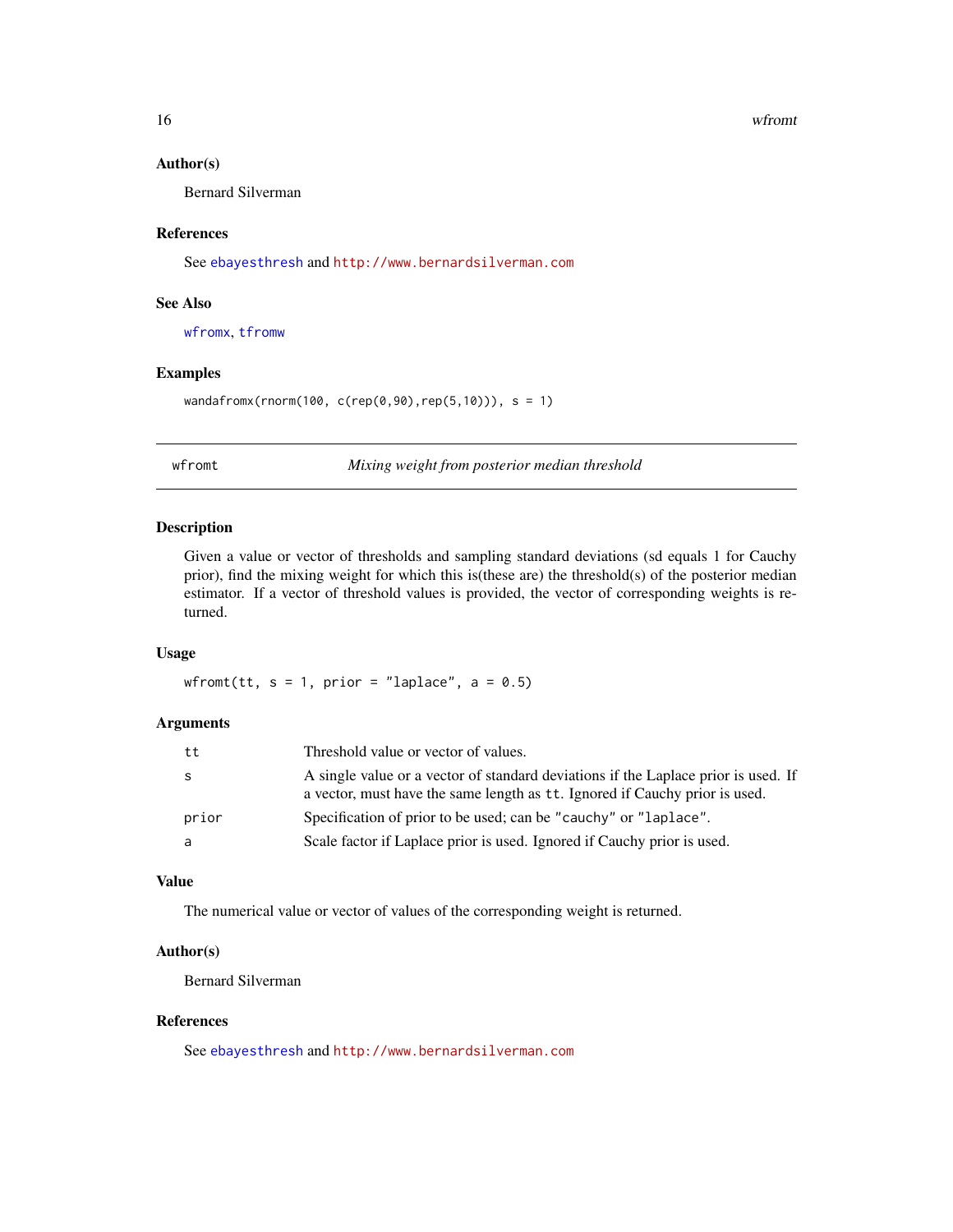#### <span id="page-16-0"></span>wfrom x and the state of the state of the state of the state of the state of the state of the state of the state of the state of the state of the state of the state of the state of the state of the state of the state of th

#### See Also

[tfromw](#page-10-1)

# Examples

 $wfront(c(2,3,5), prior = "cauchy")$ 

<span id="page-16-1"></span>

wfromx *Find Empirical Bayes weight from data*

#### Description

Suppose the vector  $(x_1, \ldots, x_n)$  is such that  $x_i$  is drawn independently from a normal distribution with mean  $\theta_i$  and standard deviation  $s_i$  (s\_i equals 1 for Cauchy prior). The prior distribution of the  $\theta_i$  is a mixture with probability  $1 - w$  of zero and probability w of a given symmetric heavy-tailed distribution. This routine finds the marginal maximum likelihood estimate of the parameter  $w$ .

# Usage

wfromx(x,  $s = 1$ , prior = "laplace",  $a = 0.5$ , universalthresh = TRUE)

#### Arguments

| $\mathsf{x}$    | Vector of data.                                                                                                                                                  |  |  |  |
|-----------------|------------------------------------------------------------------------------------------------------------------------------------------------------------------|--|--|--|
| -S              | A single value or a vector of standard deviations if the Laplace prior is used. If<br>a vector, must have the same length as x. Ignored if Cauchy prior is used. |  |  |  |
| prior           | Specification of prior to be used; can be "cauchy" or "laplace".                                                                                                 |  |  |  |
| a               | Scale factor if Laplace prior is used. Ignored if Cauchy prior is used.                                                                                          |  |  |  |
| universalthresh |                                                                                                                                                                  |  |  |  |
|                 | If universal thresh = TRUE, the thresholds will be upper bounded by universal<br>threshold; otherwise, the thresholds can take any non-negative values.          |  |  |  |

#### Details

The weight is found by marginal maximum likelihood.

The search is over weights corresponding to threshold  $t_i$  in the range  $[0, s_i\sqrt{2\log n}]$  if universal thresh=TRUE, where *n* is the length of the data vector and  $(s_1, ..., s_n)$  (s\_i is 1 for Cauchy prior) is the vector of sampling standard deviation of data  $(x_1, ..., x_n)$ ; otherwise, the search is over [0, 1].

The search is by binary search for a solution to the equation  $S(w) = 0$ , where S is the derivative of the log likelihood. The binary search is on a logarithmic scale in  $w$ .

If the Laplace prior is used, the scale parameter is fixed at the value given for a, and defaults to 0.5 if no value is provided. To estimate a as well as w by marginal maximum likelihood, use the routine [wandafromx](#page-14-1).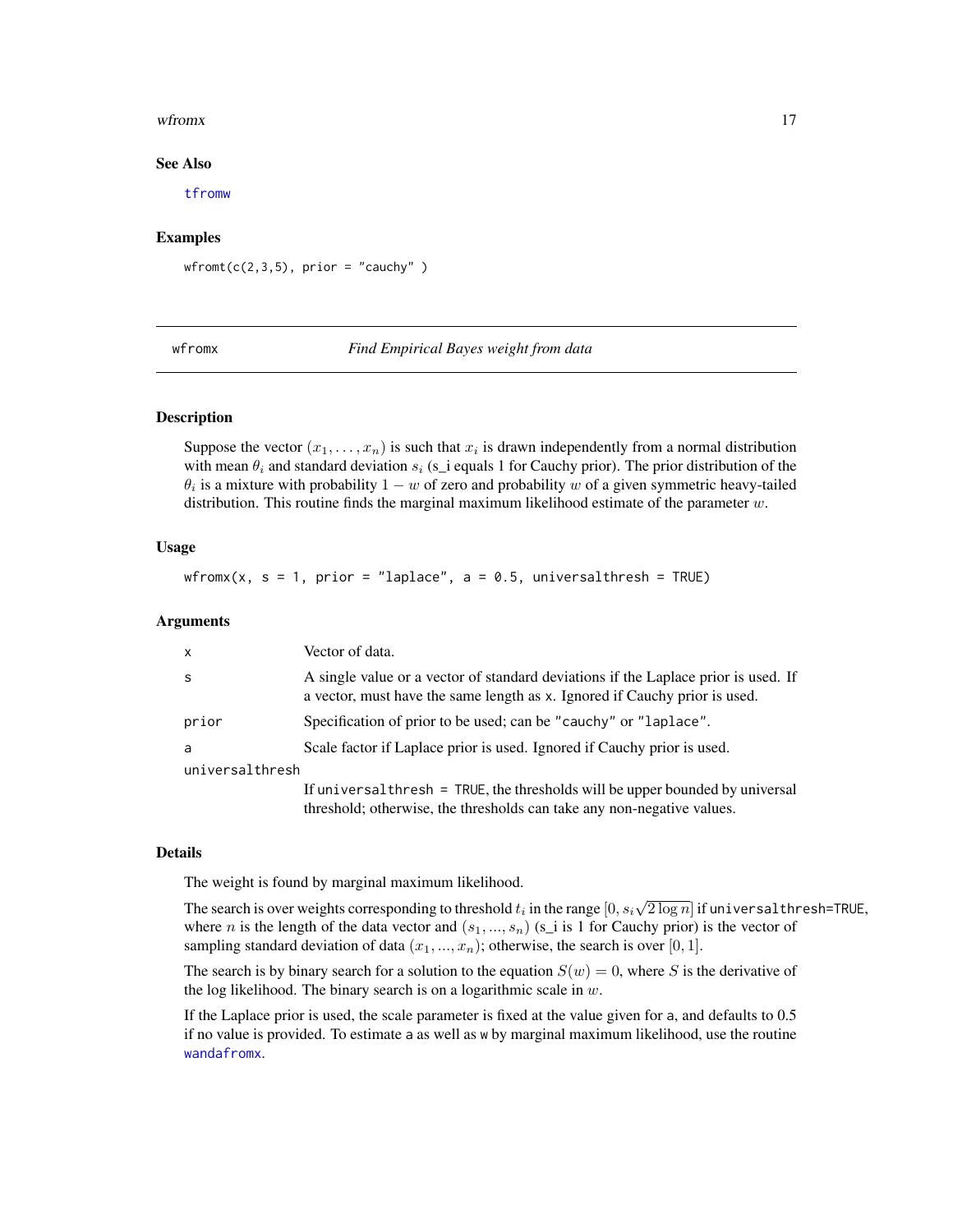<span id="page-17-0"></span>

The numerical value of the estimated weight.

# Author(s)

Bernard Silverman

#### References

See [ebayesthresh](#page-3-1) and <http://www.bernardsilverman.com>

#### See Also

[wandafromx](#page-14-1), [tfromx](#page-12-1), [tfromw](#page-10-1), [wfromt](#page-15-1)

### Examples

 $wfromx(x = rnorm(100, s = c(rep(0, 90), rep(5, 10)))$ , prior = "cauchy")

<span id="page-17-1"></span>wmonfromx *Find monotone Empirical Bayes weights from data.*

# **Description**

Given a vector of data, find the marginal maximum likelihood choice of weight sequence subject to the constraints that the weights are monotone decreasing.

#### Usage

wmonfromx(xd, prior = "laplace",  $a = 0.5$ , tol = 1e-08, maxits = 20)

#### Arguments

| xd     | A vector of data.                                                           |
|--------|-----------------------------------------------------------------------------|
| prior  | Specification of the prior to be used; can be cauchy or laplace.            |
| a      | Scale parameter in prior if prior="laplace". Ignored if prior="cauchy".     |
| tol    | Absolute tolerance to within which estimates are calculated.                |
| maxits | Maximum number of weighted least squares iterations within the calculation. |

#### Details

The weights is found by marginal maximum likelihood. The search is over weights corresponding to thresholds in the range  $[0, \sqrt{2 \log n}]$ , where n is the length of the data vector.

An iterated least squares monotone regression algorithm is used to maximize the log likelihood. The weighted least squares monotone regression routine [isotone](#page-0-0) is used.

To turn the weights into thresholds, use the routine [tfromw](#page-10-1); to process the data with these thresholds, use the routine [threshld](#page-13-1).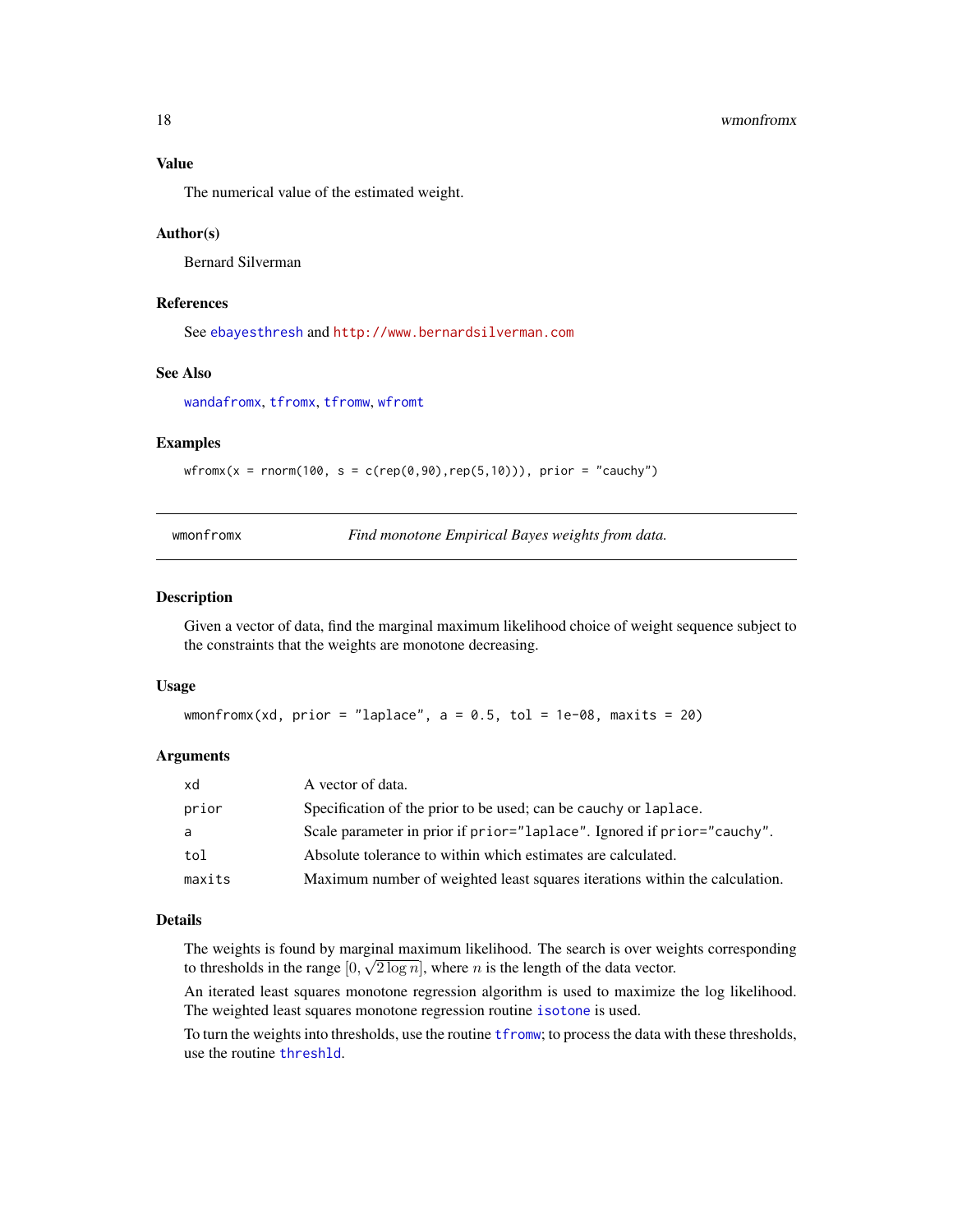#### <span id="page-18-0"></span>zetafromx and the set of the set of the set of the set of the set of the set of the set of the set of the set of the set of the set of the set of the set of the set of the set of the set of the set of the set of the set of

# Value

The vector of estimated weights is returned.

# Author(s)

Bernard Silverman

# References

See [ebayesthresh](#page-3-1) and <http://www.bernardsilverman.com>

# See Also

[wfromx](#page-16-1), [isotone](#page-0-0)

| zetafromx | Estimation of a parameter in the prior weight sequence in the |  |  |  |  |  |
|-----------|---------------------------------------------------------------|--|--|--|--|--|
|           | EbayesThresh paradigm.                                        |  |  |  |  |  |

# Description

Suppose a sequence of data has underlying mean vector with elements  $\theta_i$ . Given the sequence of data, and a vector of scale factors cs and a lower limit pilo, this routine finds the marginal maximum likelihood estimate of the parameter zeta such that the prior probability of  $\theta_i$  being nonzero is of the form median(pilo, zeta\*cs, 1).

#### Usage

```
zetafromx(xd, cs, pilo = NA, prior = "laplace", a = 0.5)
```
# Arguments

| xd        | A vector of data.                                                                                                                                                                                                                                                       |
|-----------|-------------------------------------------------------------------------------------------------------------------------------------------------------------------------------------------------------------------------------------------------------------------------|
| <b>CS</b> | A vector of scale factors, of the same length as xd.                                                                                                                                                                                                                    |
| pilo      | The lower limit for the estimated weights. If pilo=NA it is calculated according<br>to the sample size to be the weight corresponding to the universal threshold<br>$\sqrt{2 \log n}$ .                                                                                 |
| prior     | Specification of prior to be used conditional on the mean being nonzero; can be<br>cauchy or laplace.                                                                                                                                                                   |
| a         | Scale factor if Laplace prior is used. Ignored if Cauchy prior is used. If, on entry,<br>a=NA and prior="laplace", then the scale parameter will also be estimated by<br>marginal maximum likelihood. If a is not specified then the default value 0.5<br>will be used. |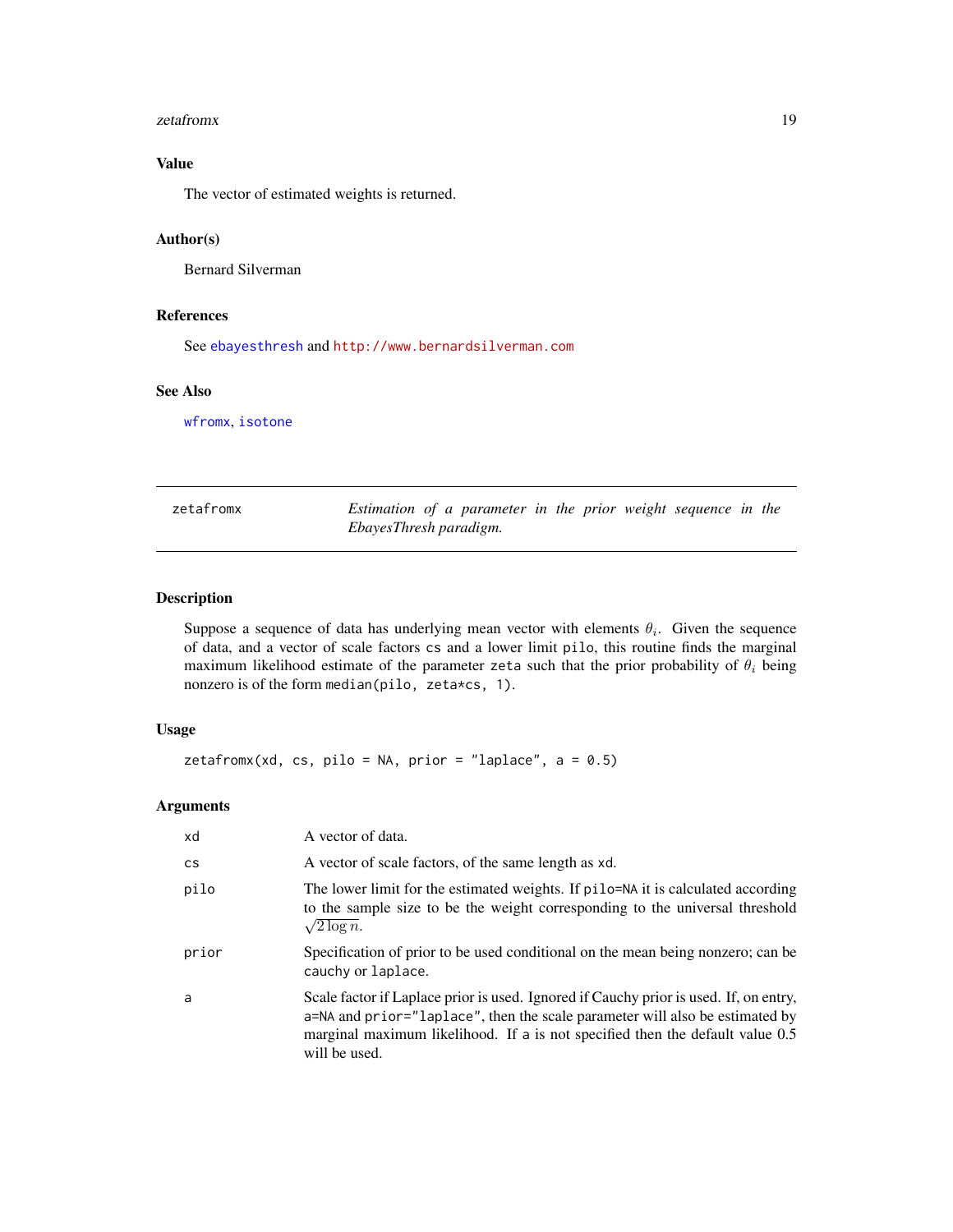# Details

An exact algorithm is used, based on splitting the range up for zeta into subintervals over which no element of zeta\*cs crosses either pilo or 1.

Within each of these subintervals, the log likelihood is concave and its maximum can be found to arbitrary accuracy; first the derivatives at each end of the interval are checked to see if there is an internal maximum at all, and if there is this can be found by a binary search for a zero of the derivative.

Finally, the maximum of all the local maxima over these subintervals is found.

# Value

A list with the following elements:

| zeta | The value of zeta that yields the marginal maximum likelihood.                 |
|------|--------------------------------------------------------------------------------|
| w    | The weights (prior probabilities of nonzero) yielded by this value of zeta.    |
| CS   | The factors as supplied to the program.                                        |
| pilo | The lower bound on the weight, either as supplied or as calculated internally. |

# Note

Once the maximizing zeta and corresponding weights have been found, the thresholds can be found using the program [tfromw](#page-10-1), and these can be used to process the original data using the routine [threshld](#page-13-1).

#### Author(s)

Bernard Silverman

#### References

See [ebayesthresh](#page-3-1) and <http://www.bernardsilverman.com>

#### See Also

[tfromw](#page-10-1), [threshld](#page-13-1), [wmonfromx](#page-17-1), [wfromx](#page-16-1)

<span id="page-19-0"></span>